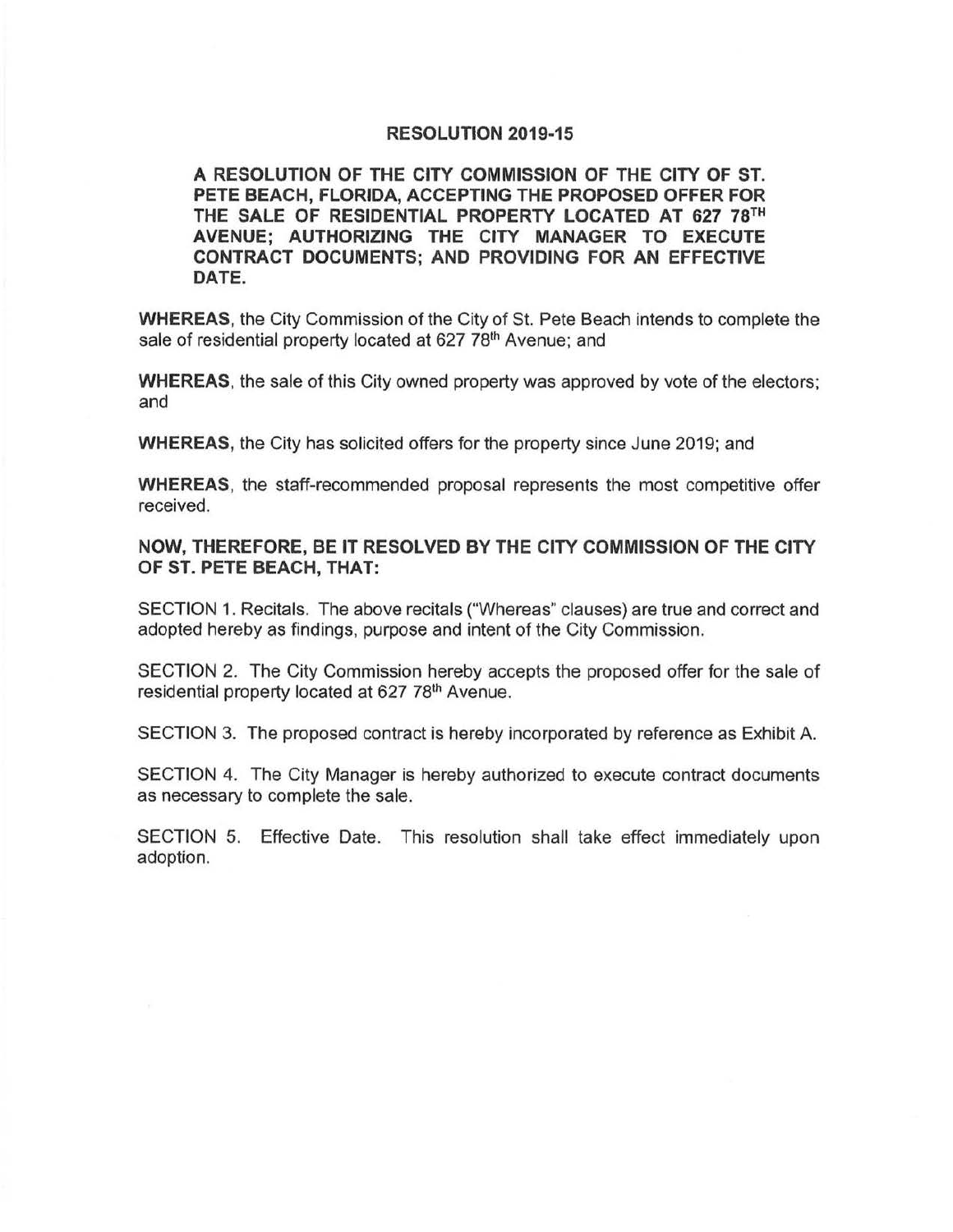# **PASSED AND APPROVED BY THE CITY COMMISSION OF THE CITY OF ST. PETE BEACH, FLORIDA, THIS** 10th **DAY OF December, 2019.**

CITY COMMISSION, CITY OF ST. PETE BEACH, FLORIDA.

COMMISSION OF THE CITY OF ST.<br>OF December, 2019.<br>Y COMMISSION, CITY OF ST. PETE<br>CCH, FLORIDA.<br>an Johnson, Mayor

ATTEST:

be ca

Rebecca C. Haynes, City Clerk

APPROVED AS TO FORM AND LEGAL SUFFICIENCY:

Andrew Dickman, City Attorney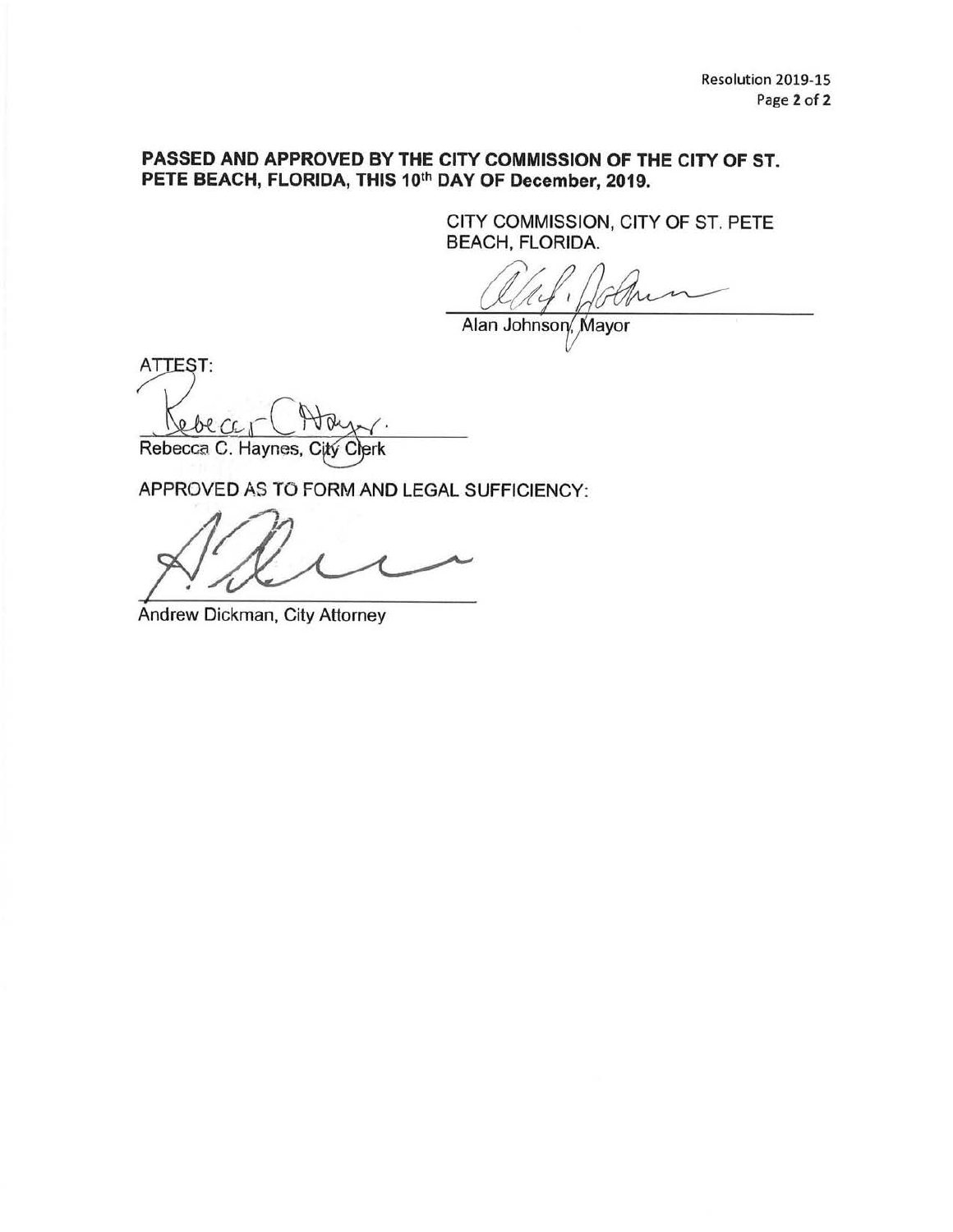# **"AS IS" Residential Contract For Sale And Purchase**

**THIS FORM HAS BEEN APPROVED BY THE FLORIDA REALTORS AND THE FLORIDA BAR**

**WE Florida Realtors** 1\* **PARTIES:** \_\_\_\_\_\_\_\_\_\_\_\_\_\_\_\_\_\_\_\_\_\_\_\_\_\_\_\_\_\_\_\_\_\_\_\_\_\_\_\_\_\_\_\_\_\_\_\_\_\_\_\_\_\_\_\_\_\_\_\_\_\_\_\_\_\_\_\_\_\_\_\_\_\_\_\_\_ ("Seller"), ST PETE BEACH CITY OF 2\* and \_\_\_\_\_\_\_\_\_\_\_\_\_\_\_\_\_\_\_\_\_\_\_\_\_\_\_\_\_\_\_\_\_\_\_\_\_\_\_\_\_\_\_\_\_\_\_\_\_\_\_\_\_\_\_\_\_\_\_\_\_\_\_\_\_\_\_\_\_\_\_\_\_\_\_\_\_\_\_\_\_\_\_ ("Buyer"), KN-KN FAM ACCT TRUST agree that Seller shall sell and Buyer shall buy the following described Real Property and Personal Property 3 (collectively "Property") pursuant to the terms and conditions of this AS IS Residential Contract For Sale And Purchase 4 and any riders and addenda ("Contract"): 5 <sup>6</sup> **1. PROPERTY DESCRIPTION:** 7\* (a) Street address, city, zip: \_\_\_\_\_\_\_\_\_\_\_\_\_\_\_\_\_\_\_\_\_\_\_\_\_\_\_\_\_\_\_\_\_\_\_\_\_\_\_\_\_\_\_\_\_\_\_\_\_\_\_\_\_\_\_\_\_\_\_\_\_\_\_\_\_\_\_\_ 627 78TH AVE, ST PETE BEACH, FL 33706  $_8*$  (b) Located in: PINELLAS County, Florida. Property Tax ID #:  $\frac{36-31-15-61524-079-0030}{\frac{36-31-15-61524-079-0030}{\frac{36-31-15-61524-079-0030}{\frac{36-31-15-61524-079-0030}{\frac{36-31-15-61524-079-0030}{\frac{36-31-15-61524-$ 9\* (c) Real Property: The legal description is NORTH UNIT NO. 1 BLK 79 LOT 3 \_\_\_\_\_\_\_\_\_\_\_\_\_\_\_\_\_\_\_\_\_\_\_\_\_\_\_\_\_\_\_\_\_\_\_\_\_\_\_\_\_\_\_\_\_\_\_\_\_\_\_\_\_\_\_\_\_\_\_\_\_\_\_\_\_\_\_\_\_\_\_\_\_\_\_\_\_\_\_\_\_\_\_\_\_\_\_\_ 10  $\_$  ,  $\_$  ,  $\_$  ,  $\_$  ,  $\_$  ,  $\_$  ,  $\_$  ,  $\_$  ,  $\_$  ,  $\_$  ,  $\_$  ,  $\_$  ,  $\_$  ,  $\_$  ,  $\_$  ,  $\_$  ,  $\_$  ,  $\_$  ,  $\_$  ,  $\_$  ,  $\_$  ,  $\_$  ,  $\_$  ,  $\_$  ,  $\_$  ,  $\_$  ,  $\_$  ,  $\_$  ,  $\_$  ,  $\_$  ,  $\_$  ,  $\_$  ,  $\_$  ,  $\_$  ,  $\_$  ,  $\_$  ,  $\_$  , 11 together with all existing improvements and fixtures, including built-in appliances, built-in furnishings and 12 attached wall-to-wall carpeting and flooring ("Real Property") unless specifically excluded in Paragraph 1(e) or 13 by other terms of this Contract. 14 (d) Personal Property: Unless excluded in Paragraph 1(e) or by other terms of this Contract, the following items 15 which are owned by Seller and existing on the Property as of the date of the initial offer are included in the 16 purchase: range(s)/oven(s), refrigerator(s), dishwasher(s), disposal, ceiling fan(s), intercom, light fixture(s), 17 drapery rods and draperies, blinds, window treatments, smoke detector(s), garage door opener(s), security gate 18 and other access devices, and storm shutters/panels ("Personal Property"). 19 Other Personal Property items included in this purchase are: 20\*  $\_$  , and the state of the state of the state of the state of the state of the state of the state of the state of the state of the state of the state of the state of the state of the state of the state of the state of the 21 Personal Property is included in the Purchase Price, has no contributory value, and shall be left for the Buyer.  $22$ (e) The following items are excluded from the purchase: 23\*  $\_$  ,  $\_$  ,  $\_$  ,  $\_$  ,  $\_$  ,  $\_$  ,  $\_$  ,  $\_$  ,  $\_$  ,  $\_$  ,  $\_$  ,  $\_$  ,  $\_$  ,  $\_$  ,  $\_$  ,  $\_$  ,  $\_$  ,  $\_$  ,  $\_$  ,  $\_$  ,  $\_$  ,  $\_$  ,  $\_$  ,  $\_$  ,  $\_$  ,  $\_$  ,  $\_$  ,  $\_$  ,  $\_$  ,  $\_$  ,  $\_$  ,  $\_$  ,  $\_$  ,  $\_$  ,  $\_$  ,  $\_$  ,  $\_$  , 24 <sup>25</sup> **PURCHASE PRICE AND CLOSING** \_\_\_\_\_\_\_\_\_\_\_\_\_ 175,000.00 26\* **2. PURCHASE PRICE** (U.S. currency):............................................................................................... **\$** \_\_\_\_\_\_\_\_\_\_\_\_\_ 2,000.00 27\* (a) Initial deposit to be held in escrow in the amount of **(checks subject to COLLECTION)** ....... \$ <sup>28</sup> The initial deposit made payable and delivered to "Escrow Agent" named below  $_{29*}$  **(CHECK ONE):** (i)  $\Box$  accompanies offer or (ii)  $\Box$  is to be made within  $\Box$  3 (if left <sup>30</sup> blank, then 3) days after Effective Date. IF NEITHER BOX IS CHECKED, THEN <sup>31</sup> OPTION (ii) SHALL BE DEEMED SELECTED. FIRST TITLE SOURCE 32\* Escrow Agent Information: Name: 33\* Address: 2000 Andress: 2000 1267 Court St, Clearwater, FL 33756 34\* Phone: 727-399-6977 E-mail: jcash@firsttitlesource.com Fax: 35\* (b) Additional deposit to be delivered to Escrow Agent within \_\_\_\_\_\_\_\_\_\_ (if left blank, then 10) 36\* days after Effective Date ........................................................................................................... \$\_\_\_\_\_\_\_\_\_\_\_\_\_ <sup>37</sup> (All deposits paid or agreed to be paid, are collectively referred to as the "Deposit") 38<sup>\*</sup> (c) Financing: Express as a dollar amount or percentage ("Loan Amount") see Paragraph 8 ......... \_\_\_\_\_\_\_\_\_\_\_\_\_ 39\* (d) Other: \_\_\_\_\_\_\_\_\_\_\_\_\_\_\_\_\_\_\_\_\_\_\_\_\_\_\_\_\_\_\_\_\_\_\_\_\_\_\_\_\_\_\_\_\_\_\_\_\_\_\_\_\_\_\_\_\_\_\_ ................ \$\_\_\_\_\_\_\_\_\_\_\_\_\_ <sup>40</sup> (e) Balance to close (not including Buyer's closing costs, prepaids and prorations) by wire \$173,000.00 41\* transfer or other **COLLECTED** funds ....................................................................................... <sup>42</sup> **NOTE: For the definition of "COLLECTION" or "COLLECTED" see STANDARD S.** <sup>43</sup> **3. TIME FOR ACCEPTANCE OF OFFER AND COUNTER-OFFERS; EFFECTIVE DATE:** (a) If not signed by Buyer and Seller, and an executed copy delivered to all parties on or before 44 December 18, 2019 , this offer shall be deemed withdrawn and the Deposit, if any, shall be returned to 45\* Buyer. Unless otherwise stated, time for acceptance of any counter-offers shall be within 2 days after the day 46 the counter-offer is delivered. 47 (b) The effective date of this Contract shall be the date when the last one of the Buyer and Seller has signed or 48 initialed and delivered this offer or final counter-offer ("Effective Date"). 49 **4. CLOSING DATE:** Unless modified by other provisions of this Contract, the closing of this transaction shall occur 50 and the closing documents required to be furnished by each party pursuant to this Contract shall be delivered 51 ("Closing") on Con or before January 31, 2020 ("Closing Date"), at the time established by the Closing Agent. 52\* Buyer's Initials **KN KN KIN**<br>FloridaRealtors/FloridaBar-ASIS-5x Rev.6/19 © 2017 Florida Realtors® and The Florida Bar. All rights reserved. Buyer's Initials  $K$ <sup> $\overline{\phantom{a}}$ </sup>

Page **1** of **12**

Serial#: **000777-900157-5599159**

|  | Electronically Signed using eSignOnline™ [ Session ID : 7cc76014-4cf6-4952-b6eb-15e3e09b050e ] |
|--|------------------------------------------------------------------------------------------------|
|--|------------------------------------------------------------------------------------------------|



Seller's Initials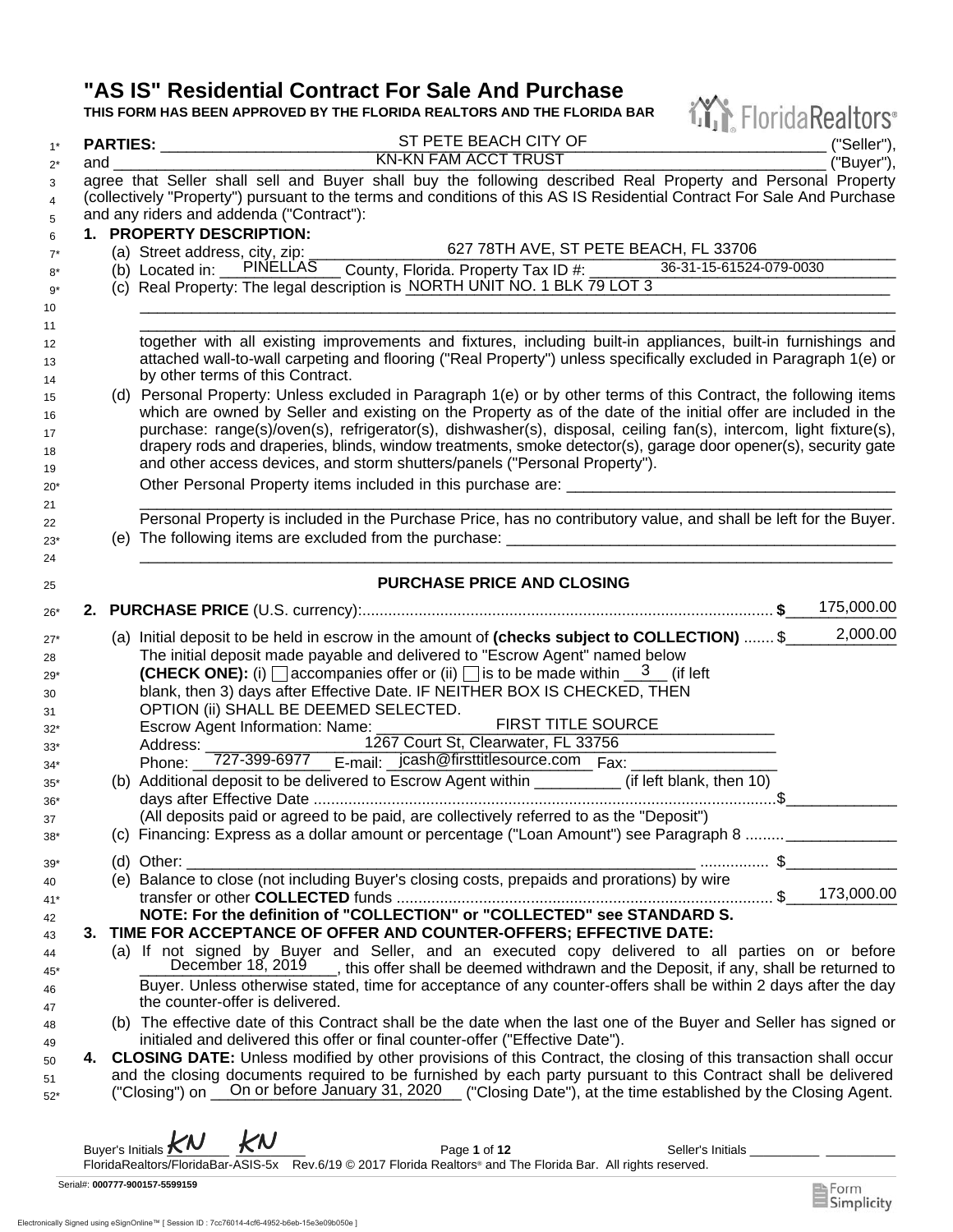#### <sup>53</sup> **5. EXTENSION OF CLOSING DATE:**

58 59 60

86\* 87\* 88\* 89\* 90\*

- (a) If Paragraph 8(b) is checked and Closing funds from Buyer's lender(s) are not available on Closing Date due to Consumer Financial Protection Bureau Closing Disclosure delivery requirements ("CFPB Requirements"), then Closing Date shall be extended for such period necessary to satisfy CFPB Requirements, provided such period shall not exceed 10 days.
	- (b) If an event constituting "Force Majeure" causes services essential for Closing to be unavailable, including the unavailability of utilities or issuance of hazard, wind, flood or homeowners' insurance, Closing Date shall be extended as provided in STANDARD G.

#### <sup>61</sup> **6. OCCUPANCY AND POSSESSION:**

- (a) Unless the box in Paragraph 6(b) is checked, Seller shall, at Closing, deliver occupancy and possession of the Property to Buyer free of tenants, occupants and future tenancies. Also, at Closing, Seller shall have removed all personal items and trash from the Property and shall deliver all keys, garage door openers, access devices and codes, as applicable, to Buyer. If occupancy is to be delivered before Closing, Buyer assumes all risks of loss to the Property from date of occupancy, shall be responsible and liable for maintenance from that date, and shall be deemed to have accepted the Property in its existing condition as of time of taking occupancy.
	- (b) **CHECK IF PROPERTY IS SUBJECT TO LEASE(S) OR OCCUPANCY AFTER CLOSING.** If Property is subject to a lease(s) after Closing or is intended to be rented or occupied by third parties beyond Closing, the facts and terms thereof shall be disclosed in writing by Seller to Buyer and copies of the written lease(s) shall be delivered to Buyer, all within 5 days after Effective Date. If Buyer determines, in Buyer's sole discretion, that the lease(s) or terms of occupancy are not acceptable to Buyer, Buyer may terminate this Contract by delivery of written notice of such election to Seller within 5 days after receipt of the above items from Seller, and Buyer shall be refunded the Deposit thereby releasing Buyer and Seller from all further obligations under this Contract. Estoppel Letter(s) and Seller's affidavit shall be provided pursuant to STANDARD D. If Property is intended to be occupied by Seller after Closing, see Rider U. POST-CLOSING OCCUPANCY BY SELLER.
- 7. ASSIGNABILITY: (CHECK ONE): Buyer  $\Box$  may assign and thereby be released from any further liability under this Contract;  $\Box$  may assign but not be released from liability under this Contract; or  $\Box$  may not assign this Contract. 77\* 78\* 79

#### <sup>80</sup> **FINANCING**

#### <sup>81</sup> **8. FINANCING:**

- $\bar{x}$  (a) Buyer will pay cash for the purchase of the Property at Closing. There is no financing contingency to Buyer's obligation to close. If Buyer obtains a loan for any part of the Purchase Price of the Property, Buyer acknowledges that any terms and conditions imposed by Buyer's lender(s) or by CFPB Requirements shall not affect or extend the Buyer's obligation to close or otherwise affect any terms or conditions of this Contract.
- $\Box$  (b) This Contract is contingent upon Buyer obtaining approval of a  $\Box$ conventional  $\Box$  FHA  $\Box$  VA or  $\Box$ other \_\_\_\_\_\_\_\_\_\_\_\_\_\_ (describe) loan within \_\_\_\_\_\_\_ (if left blank, then 30) days after Effective Date ("Loan Approval Period") for (CHECK ONE):  $\Box$  fixed,  $\Box$  adjustable,  $\Box$  fixed or adjustable rate in the Loan Amount (See Paragraph 2(c)), at an initial interest rate not to exceed \_\_\_\_\_\_\_ % (if left blank, then prevailing rate based upon Buyer's creditworthiness), and for a term of \_\_\_\_\_\_\_ (if left blank, then 30) years ("Financing").

(i) Buyer shall make mortgage loan application for the Financing within \_\_\_\_\_\_\_ (if left blank, then 5) days after Effective Date and use good faith and diligent effort to obtain approval of a loan meeting the Financing terms ("Loan Approval") and thereafter to close this Contract. Loan Approval which requires a condition related to the sale by Buyer of other property shall not be deemed Loan Approval for purposes of this subparagraph. 91\* 92 93 94

- Buyer's failure to use diligent effort to obtain Loan Approval during the Loan Approval Period shall be considered a default under the terms of this Contract. For purposes of this provision, "diligent effort" includes, but is not limited to, timely furnishing all documents and information and paying of all fees and charges requested by Buyer's mortgage broker and lender in connection with Buyer's mortgage loan application. 95 96 97 98
- (ii) Buyer shall keep Seller and Broker fully informed about the status of Buyer's mortgage loan application, Loan Approval, and loan processing and authorizes Buyer's mortgage broker, lender, and Closing Agent to disclose such status and progress, and release preliminary and finally executed closing disclosures and settlement statements, to Seller and Broker. 99 100 101 102
- <sup>103</sup> (iii) Upon Buyer obtaining Loan Approval, Buyer shall promptly deliver written notice of such approval to Seller.
- (iv) If Buyer is unable to obtain Loan Approval after the exercise of diligent effort, then at any time prior to expiration of the Loan Approval Period, Buyer may provide written notice to Seller stating that Buyer has been unable to obtain Loan Approval and has elected to either: 104 105 106
- <sup>107</sup> (1) waive Loan Approval, in which event this Contract will continue as if Loan Approval had been obtained; or <sup>108</sup> (2) terminate this Contract.

Buyer's Initials  $\overline{KN}$   $\overline{KN}$  $\boldsymbol{\mathcal{K}}\boldsymbol{\mathcal{N}}$ 

Seller's Initials Buyer's Initials **KN MUNIC REACT AN AREA**<br>FloridaRealtors/FloridaBar-ASIS-5x Rev.6/19 © 2017 Florida Realtors® and The Florida Bar. All rights reserved. Page **2** of **12**

Serial#: **000777-900157-5599159**

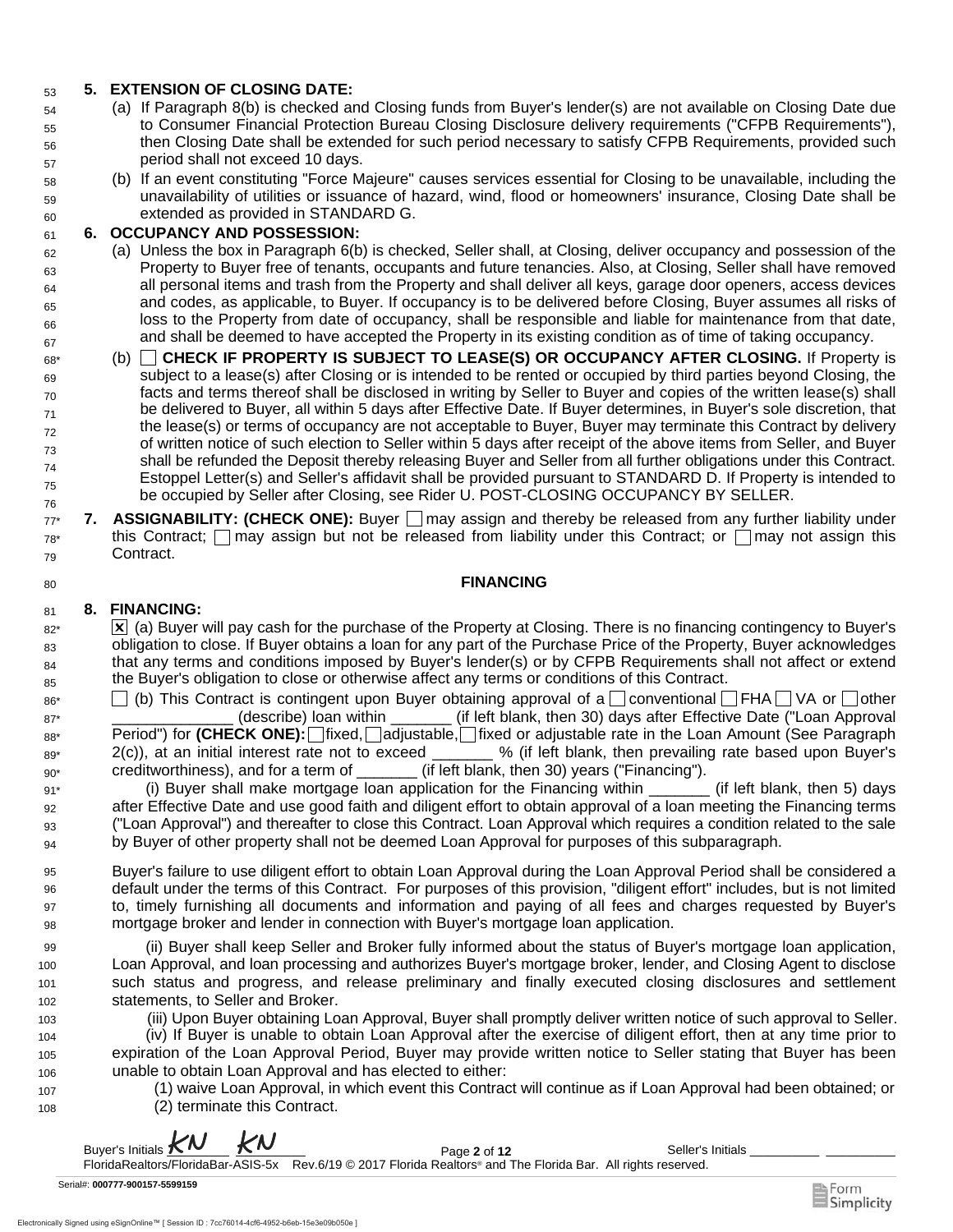| 109           | (v) If Buyer fails to timely deliver either notice provided in Paragraph 8(b)(iii) or (iv), above, to Seller prior to      |                                                                                                                  |  |  |  |
|---------------|----------------------------------------------------------------------------------------------------------------------------|------------------------------------------------------------------------------------------------------------------|--|--|--|
| 110           | expiration of the Loan Approval Period, then Loan Approval shall be deemed waived, in which event this Contract            |                                                                                                                  |  |  |  |
| 111           | will continue as if Loan Approval had been obtained, provided however, Seller may elect to terminate this Contract         |                                                                                                                  |  |  |  |
| 112           | by delivering written notice to Buyer within 3 days after expiration of the Loan Approval Period.                          |                                                                                                                  |  |  |  |
| 113           | (vi) If this Contract is timely terminated as provided by Paragraph 8(b)(iv)(2) or (v), above, and Buyer is not in         |                                                                                                                  |  |  |  |
| 114           |                                                                                                                            | default under the terms of this Contract, Buyer shall be refunded the Deposit thereby releasing Buyer and Seller |  |  |  |
| 115           | from all further obligations under this Contract.                                                                          |                                                                                                                  |  |  |  |
| 116           | (vii) If Loan Approval has been obtained, or deemed to have been obtained, as provided above, and Buyer                    |                                                                                                                  |  |  |  |
| 117           | fails to close this Contract, then the Deposit shall be paid to Seller unless failure to close is due to: (1) Seller's     |                                                                                                                  |  |  |  |
| 118           | default or inability to satisfy other contingencies of this Contract; (2) Property related conditions of the Loan Approval |                                                                                                                  |  |  |  |
| 119           | have not been met (except when such conditions are waived by other provisions of this Contract); or (3) appraisal          |                                                                                                                  |  |  |  |
| 120           | of the Property obtained by Buyer's lender is insufficient to meet terms of the Loan Approval, in which event(s) the       |                                                                                                                  |  |  |  |
| 121           |                                                                                                                            | Buyer shall be refunded the Deposit, thereby releasing Buyer and Seller from all further obligations under this  |  |  |  |
| 122           | Contract.                                                                                                                  |                                                                                                                  |  |  |  |
| $123*$        | $\Box$ (c) Assumption of existing mortgage (see rider for terms).                                                          |                                                                                                                  |  |  |  |
| $124*$        | (d) Purchase money note and mortgage to Seller (see riders; addenda; or special clauses for terms).                        |                                                                                                                  |  |  |  |
|               |                                                                                                                            |                                                                                                                  |  |  |  |
| 125           | <b>CLOSING COSTS, FEES AND CHARGES</b>                                                                                     |                                                                                                                  |  |  |  |
| 126           | 9. CLOSING COSTS; TITLE INSURANCE; SURVEY; HOME WARRANTY; SPECIAL ASSESSMENTS:                                             |                                                                                                                  |  |  |  |
| 127           | (a) COSTS TO BE PAID BY SELLER:                                                                                            |                                                                                                                  |  |  |  |
| 128           | • Documentary stamp taxes and surtax on deed, if any                                                                       | • HOA/Condominium Association estoppel fees                                                                      |  |  |  |
| 129           | • Owner's Policy and Charges (if Paragraph 9(c)(i) is checked)                                                             | • Recording and other fees needed to cure title                                                                  |  |  |  |
| 130           | • Title search charges (if Paragraph 9(c)(iii) is checked)<br>• Seller's attorneys' fees                                   |                                                                                                                  |  |  |  |
| $131*$        | • Municipal lien search (if Paragraph 9(c)(i) or (iii) is checked)<br>• Other:                                             |                                                                                                                  |  |  |  |
| 132           | If, prior to Closing, Seller is unable to meet the AS IS Maintenance Requirement as required by Paragraph 11               |                                                                                                                  |  |  |  |
| 133           | a sum equal to 125% of estimated costs to meet the AS IS Maintenance Requirement shall be escrowed at                      |                                                                                                                  |  |  |  |
| 134           | Closing. If actual costs to meet the AS IS Maintenance Requirement exceed escrowed amount, Seller shall pay                |                                                                                                                  |  |  |  |
| 135           | such actual costs. Any unused portion of escrowed amount(s) shall be returned to Seller.                                   |                                                                                                                  |  |  |  |
| 136           | (b) COSTS TO BE PAID BY BUYER:                                                                                             |                                                                                                                  |  |  |  |
| 137           | • Taxes and recording fees on notes and mortgages<br>• Loan expenses                                                       |                                                                                                                  |  |  |  |
| 138           | • Recording fees for deed and financing statements<br>• Appraisal fees                                                     |                                                                                                                  |  |  |  |
| 139           | • Owner's Policy and Charges (if Paragraph 9(c)(ii) is checked)<br>• Buyer's Inspections                                   |                                                                                                                  |  |  |  |
| 140           | • Survey (and elevation certification, if required)<br>• Buyer's attorneys' fees                                           |                                                                                                                  |  |  |  |
| 141           | • Lender's title policy and endorsements<br>• All property related insurance                                               |                                                                                                                  |  |  |  |
| 142           | • HOA/Condominium Association application/transfer fees                                                                    | • Owner's Policy Premium (if Paragraph                                                                           |  |  |  |
| 143           | • Municipal lien search (if Paragraph 9(c)(ii) is checked)<br>9 (c)(iii) is checked.)                                      |                                                                                                                  |  |  |  |
| $144*$        | •Other:                                                                                                                    |                                                                                                                  |  |  |  |
| $145*$        | (c) TITLE EVIDENCE AND INSURANCE: At least ______ (if left blank, then 15, or if Paragraph 8(a) is checked,                |                                                                                                                  |  |  |  |
| 146           | then 5) days prior to Closing Date ("Title Evidence Deadline"), a title insurance commitment issued by a Florida           |                                                                                                                  |  |  |  |
| 147           | licensed title insurer, with legible copies of instruments listed as exceptions attached thereto ("Title                   |                                                                                                                  |  |  |  |
| 148           | Commitment") and, after Closing, an owner's policy of title insurance (see STANDARD A for terms) shall be                  |                                                                                                                  |  |  |  |
| 149           | obtained and delivered to Buyer. If Seller has an owner's policy of title insurance covering the Real Property, a          |                                                                                                                  |  |  |  |
| 150           | copy shall be furnished to Buyer and Closing Agent within 5 days after Effective Date. The owner's title policy            |                                                                                                                  |  |  |  |
| 151           | premium, title search and closing services (collectively, "Owner's Policy and Charges") shall be paid, as set              |                                                                                                                  |  |  |  |
| 152           | forth below. The title insurance premium charges for the owner's policy and any lender's policy will be calculated         |                                                                                                                  |  |  |  |
| 153           | and allocated in accordance with Florida law, but may be reported differently on certain federally mandated                |                                                                                                                  |  |  |  |
| 154           | closing disclosures and other closing documents. For purposes of this Contract "municipal lien search" means a             |                                                                                                                  |  |  |  |
|               | search of records necessary for the owner's policy of title insurance to be issued without exception for unrecorded        |                                                                                                                  |  |  |  |
| 155           | liens imposed pursuant to Chapters 159 or 170, F.S., in favor of any governmental body, authority or agency.               |                                                                                                                  |  |  |  |
| 156<br>157    | (CHECK ONE):                                                                                                               |                                                                                                                  |  |  |  |
| $158*$        | (i) Seller shall designate Closing Agent and pay for Owner's Policy and Charges, and Buyer shall pay the                   |                                                                                                                  |  |  |  |
| 159           | premium for Buyer's lender's policy and charges for closing services related to the lender's policy,                       |                                                                                                                  |  |  |  |
|               | endorsements and loan closing, which amounts shall be paid by Buyer to Closing Agent or such other                         |                                                                                                                  |  |  |  |
| 160           | provider(s) as Buyer may select; or                                                                                        |                                                                                                                  |  |  |  |
| 161           | $\overline{x}$ (ii) Buyer shall designate Closing Agent and pay for Owner's Policy and Charges and charges for closing     |                                                                                                                  |  |  |  |
| $162*$<br>163 | services related to Buyer's lender's policy, endorsements and loan closing; or                                             |                                                                                                                  |  |  |  |
|               |                                                                                                                            |                                                                                                                  |  |  |  |

Buyer's Initials **KN KN Page 3** of 12

FloridaRealtors/FloridaBar-ASIS-5x Rev.6/19 © 2017 Florida Realtors® and The Florida Bar. All rights reserved.

Serial#: **000777-900157-5599159**



Seller's Initials \_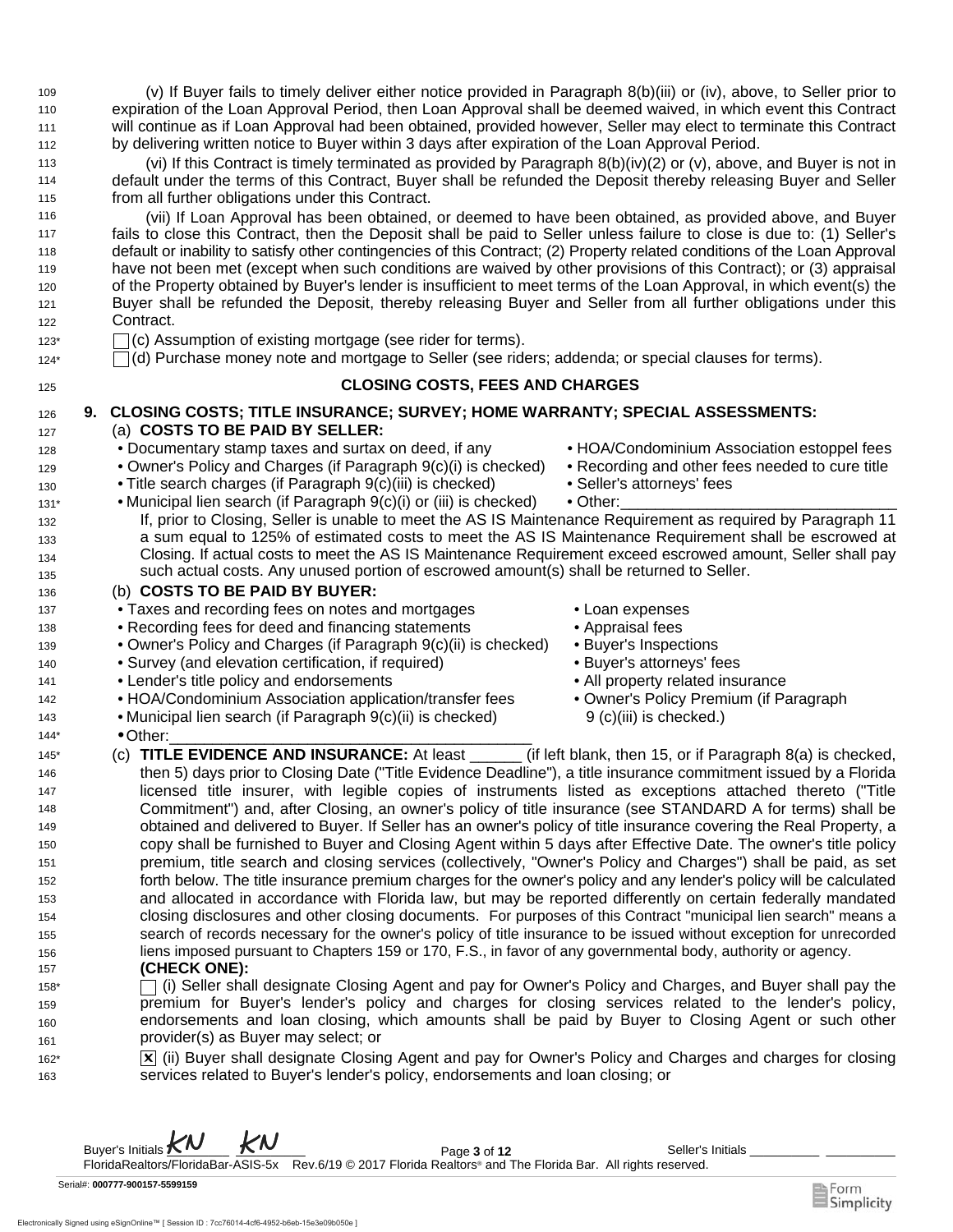(iii) [**MIAMI-DADE/BROWARD REGIONAL PROVISION**]**:** Seller shall furnish a copy of a prior owner's policy of title insurance or other evidence of title and pay fees for: (A) a continuation or update of such title evidence, which is acceptable to Buyer's title insurance underwriter for reissue of coverage; (B) tax search; and (C) municipal lien search. Buyer shall obtain and pay for post-Closing continuation and premium for Buyer's owner's policy, and if applicable, Buyer's lender's policy. Seller shall not be obligated to pay more than \$

- (if left blank, then \$200.00) for abstract continuation or title search ordered or performed by Closing Agent. 169 (d) **SURVEY:** On or before Title Evidence Deadline, Buyer may, at Buyer's expense, have the Real Property surveyed and certified by a registered Florida surveyor ("Survey"). If Seller has a survey covering the Real Property, a copy shall be furnished to Buyer and Closing Agent within 5 days after Effective Date. 170 171 172
- (e) HOME WARRANTY: At Closing, $\Box$  Buyer  $\Box$  Seller  $\boxtimes$  N/A shall pay for a home warranty plan issued by at a cost not to exceed \$. warranty plan provides for repair or replacement of many of a home's mechanical systems and major built-in 173\* 174\* 175 176
	- appliances in the event of breakdown due to normal wear and tear during the agreement's warranty period. (f) **SPECIAL ASSESSMENTS:** At Closing, Seller shall pay: (i) the full amount of liens imposed by a public body ("public body" does not include a Condominium or Homeowner's Association) that are certified, confirmed and ratified before Closing; and (ii) the amount of the public body's most recent estimate or assessment for an improvement which is substantially complete as of Effective Date, but that has not resulted in a lien being imposed on the Property before Closing. Buyer shall pay all other assessments. If special assessments may be paid in installments **(CHECK ONE):**
		- $\Box$  (a) Seller shall pay installments due prior to Closing and Buyer shall pay installments due after Closing. Installments prepaid or due for the year of Closing shall be prorated.
- $\mathbf{X}$  (b) Seller shall pay the assessment(s) in full prior to or at the time of Closing.
- <sup>186</sup> IF NEITHER BOX IS CHECKED, THEN OPTION (a) SHALL BE DEEMED SELECTED.
	- This Paragraph 9(f) shall not apply to a special benefit tax lien imposed by a community development district (CDD) pursuant to Chapter 190, F.S., which lien shall be prorated pursuant to STANDARD K.

#### <sup>189</sup> **DISCLOSURES**

#### <sup>190</sup> **10. DISCLOSURES:**

164\* 165 166 167 168\*

183\* 184

187 188

201 202

217 218

- (a) **RADON GAS:** Radon is a naturally occurring radioactive gas that, when it is accumulated in a building in sufficient quantities, may present health risks to persons who are exposed to it over time. Levels of radon that exceed federal and state guidelines have been found in buildings in Florida. Additional information regarding radon and radon testing may be obtained from your county health department.
- (b) **PERMITS DISCLOSURE:** Except as may have been disclosed by Seller to Buyer in a written disclosure, Seller does not know of any improvements made to the Property which were made without required permits or made pursuant to permits which have not been properly closed. If Seller identifies permits which have not been properly closed or improvements which were not permitted, then Seller shall promptly deliver to Buyer all plans, written documentation or other information in Seller's possession, knowledge, or control relating to improvements to the Property which are the subject of such open permits or unpermitted improvements.
	- (c) **MOLD:** Mold is naturally occurring and may cause health risks or damage to property. If Buyer is concerned or desires additional information regarding mold, Buyer should contact an appropriate professional.
- (d) **FLOOD ZONE; ELEVATION CERTIFICATION:** Buyer is advised to verify by elevation certificate which flood zone the Property is in, whether flood insurance is required by Buyer's lender, and what restrictions apply to improving the Property and rebuilding in the event of casualty. If Property is in a "Special Flood Hazard Area" or "Coastal Barrier Resources Act" designated area or otherwise protected area identified by the U.S. Fish and Wildlife Service under the Coastal Barrier Resources Act and the lowest floor elevation for the building(s) and/or flood insurance rating purposes is below minimum flood elevation or is ineligible for flood insurance coverage through the National Flood Insurance Program or private flood insurance as defined in 42 U.S.C. §4012a, Buyer may terminate this Contract by delivering written notice to Seller within (if left blank, then 20) days after Effective Date, and Buyer shall be refunded the Deposit thereby releasing Buyer and Seller from all further obligations under this Contract, failing which Buyer accepts existing elevation of buildings and flood zone designation of Property. The National Flood Insurance Program may assess additional fees or adjust premiums for pre-Flood Insurance Rate Map (pre-FIRM) non-primary structures (residential structures in which the insured or spouse does not reside for at least 50% of the year) and an elevation certificate may be required for actuarial rating.
- (e) **ENERGY BROCHURE:** Buyer acknowledges receipt of Florida Energy-Efficiency Rating Information Brochure required by Section 553.996, F.S.

Buyer's Initials  $K$ <sup> $\overline{\phantom{a}}$ </sup>  $K$ N

Seller's Initials FloridaRealtors/FloridaBar-ASIS-5x Rev.6/19 © 2017 Florida Realtors® and The Florida Bar. All rights reserved. Page **4** of **12**

Serial#: **000777-900157-5599159**

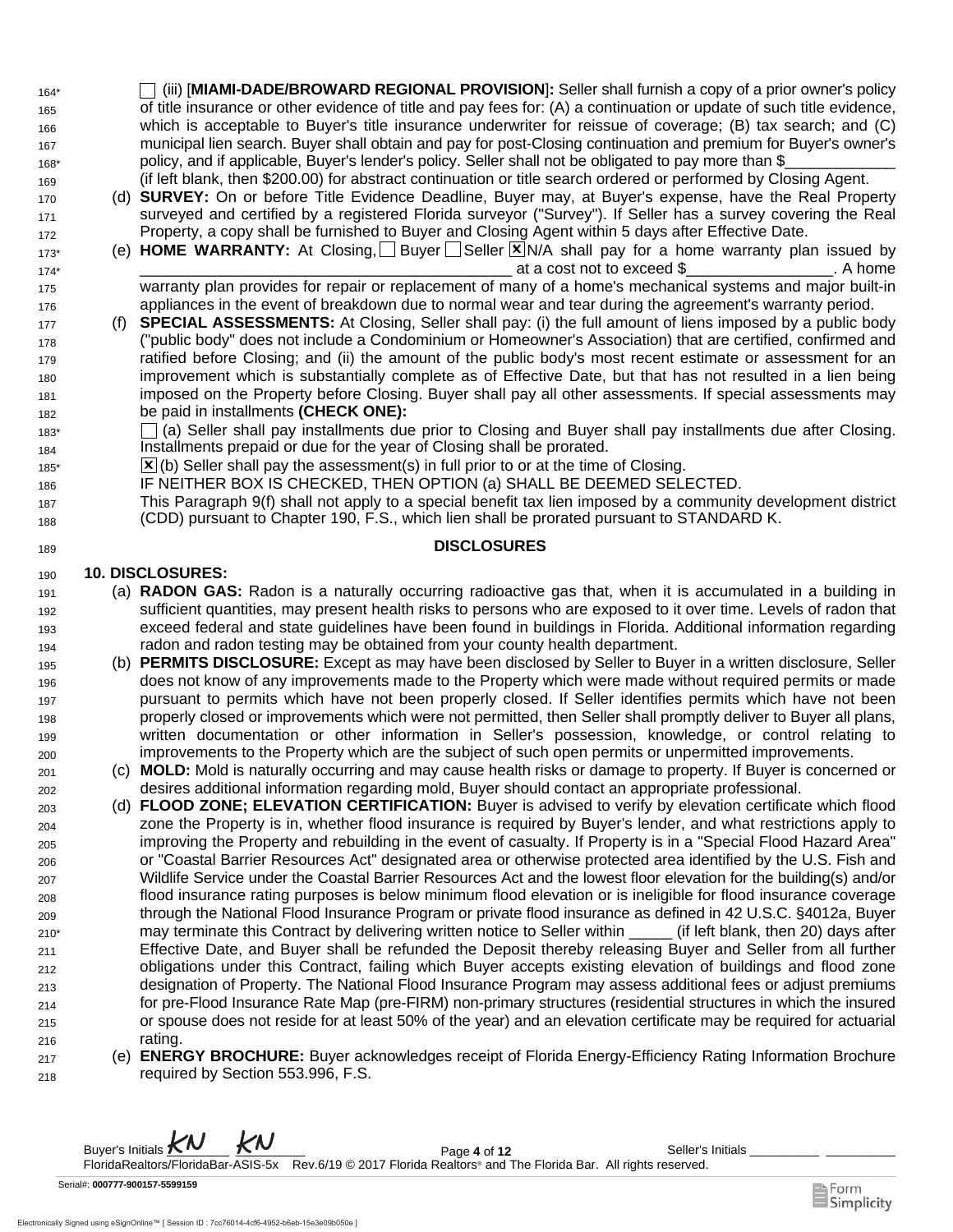- (f) **LEAD-BASED PAINT:** If Property includes pre-1978 residential housing, a lead-based paint disclosure is mandatory. 219 220
- (g) **HOMEOWNERS' ASSOCIATION/COMMUNITY DISCLOSURE: BUYER SHOULD NOT EXECUTE THIS CONTRACT UNTIL BUYER HAS RECEIVED AND READ THE HOMEOWNERS' ASSOCIATION/COMMUNITY DISCLOSURE, IF APPLICABLE.** 221 222 223
- (h) **PROPERTY TAX DISCLOSURE SUMMARY:** BUYER SHOULD NOT RELY ON THE SELLER'S CURRENT PROPERTY TAXES AS THE AMOUNT OF PROPERTY TAXES THAT THE BUYER MAY BE OBLIGATED TO PAY IN THE YEAR SUBSEQUENT TO PURCHASE. A CHANGE OF OWNERSHIP OR PROPERTY IMPROVEMENTS TRIGGERS REASSESSMENTS OF THE PROPERTY THAT COULD RESULT IN HIGHER PROPERTY TAXES. IF YOU HAVE ANY QUESTIONS CONCERNING VALUATION, CONTACT THE COUNTY PROPERTY APPRAISER'S OFFICE FOR INFORMATION. 224 225 226 227 228 229
- (i) **FOREIGN INVESTMENT IN REAL PROPERTY TAX ACT ("FIRPTA"):** Seller shall inform Buyer in writing if Seller is a "foreign person" as defined by the Foreign Investment in Real Property Tax Act ("FIRPTA"). Buyer and Seller shall comply with FIRPTA, which may require Seller to provide additional cash at Closing. If Seller is not a "foreign person", Seller can provide Buyer, at or prior to Closing, a certification of non-foreign status, under penalties of perjury, to inform Buyer and Closing Agent that no withholding is required. See STANDARD V for further information pertaining to FIRPTA. Buyer and Seller are advised to seek legal counsel and tax advice regarding their respective rights, obligations, reporting and withholding requirements pursuant to FIRPTA. 230 231 232 233 234 235 236 237
- (j) **SELLER DISCLOSURE:** Seller knows of no facts materially affecting the value of the Real Property which are not readily observable and which have not been disclosed to Buyer. Except as provided for in the preceding sentence, Seller extends and intends no warranty and makes no representation of any type, either express or implied, as to the physical condition or history of the Property. Except as otherwise disclosed in writing Seller has received no written or verbal notice from any governmental entity or agency as to a currently uncorrected building, environmental or safety code violation. 238 239 240 241 242 243

#### <sup>244</sup> **PROPERTY MAINTENANCE, CONDITION, INSPECTIONS AND EXAMINATIONS**

**11. PROPERTY MAINTENANCE:** Except for ordinary wear and tear and Casualty Loss, Seller shall maintain the Property, including, but not limited to, lawn, shrubbery, and pool, in the condition existing as of Effective Date ("AS IS Maintenance Requirement"). 245 246 247

#### <sup>248</sup> **12. .PROPERTY INSPECTION; RIGHT TO CANCEL:**

- (a) PROPERTY INSPECTIONS AND RIGHT TO CANCEL: Buyer shall have \_\_<sup>\_\_\_\_\_</sup> (if left blank, then 15) *days after Effective Date ("Inspection Period") within which to have such inspections of the Property performed* **as** *Buyer shall desire during the Inspection Period. If Buyer determines, in Buyer's sole discretion, that the Property is not acceptable to Buyer, Buyer may terminate this Contract by delivering written notice of such election to Seller prior to expiration of Inspection Period. If Buyer timely terminates this Contract, the Deposit paid shall be returned to Buyer, thereupon, Buyer and Seller shall be released of all further obligations under this Contract; however, Buyer shall be responsible for prompt payment for such inspections, for repair of damage to, and restoration of, the Property resulting from such inspections, and shall provide Seller with paid receipts for all work done on the Property (the preceding provision shall survive termination of this Contract). Unless Buyer exercises the right to terminate granted herein, Buyer accepts the physical condition of the Property and any violation of governmental, building, environmental, and safety codes, restrictions, or requirements, but subject to Seller's continuing AS IS Maintenance Requirement, and Buyer shall be responsible for any and all repairs and improvements required by Buyer's lender.* 249\* 250 251 252 253 254 255 256 257 258 259 260 261 262
	- (b) **WALK-THROUGH INSPECTION/RE-INSPECTION:** On the day prior to Closing Date, or on Closing Date prior to time of Closing, as specified by Buyer, Buyer or Buyer's representative may perform a walk-through (and follow-up walk-through, if necessary) inspection of the Property solely to confirm that all items of Personal Property are on the Property and to verify that Seller has maintained the Property as required by the AS IS Maintenance Requirement and has met all other contractual obligations.
		- (c) **SELLER ASSISTANCE AND COOPERATION IN CLOSE-OUT OF BUILDING PERMITS:** If Buyer's inspection of the Property identifies open or needed building permits, then Seller shall promptly deliver to Buyer all plans, written documentation or other information in Seller's possession, knowledge, or control relating to improvements to the Property which are the subject of such open or needed Permits, and shall promptly cooperate in good faith with Buyer's efforts to obtain estimates of repairs or other work necessary to resolve such Permit issues. Seller's obligation to cooperate shall include Seller's execution of necessary authorizations,

Buyer's Initials  $\cancel{KN}$   $\cancel{KN}$  $\boldsymbol{\mathcal{K}}\boldsymbol{\mathcal{N}}$ 

Page **5** of **12**



FloridaRealtors/FloridaBar-ASIS-5x

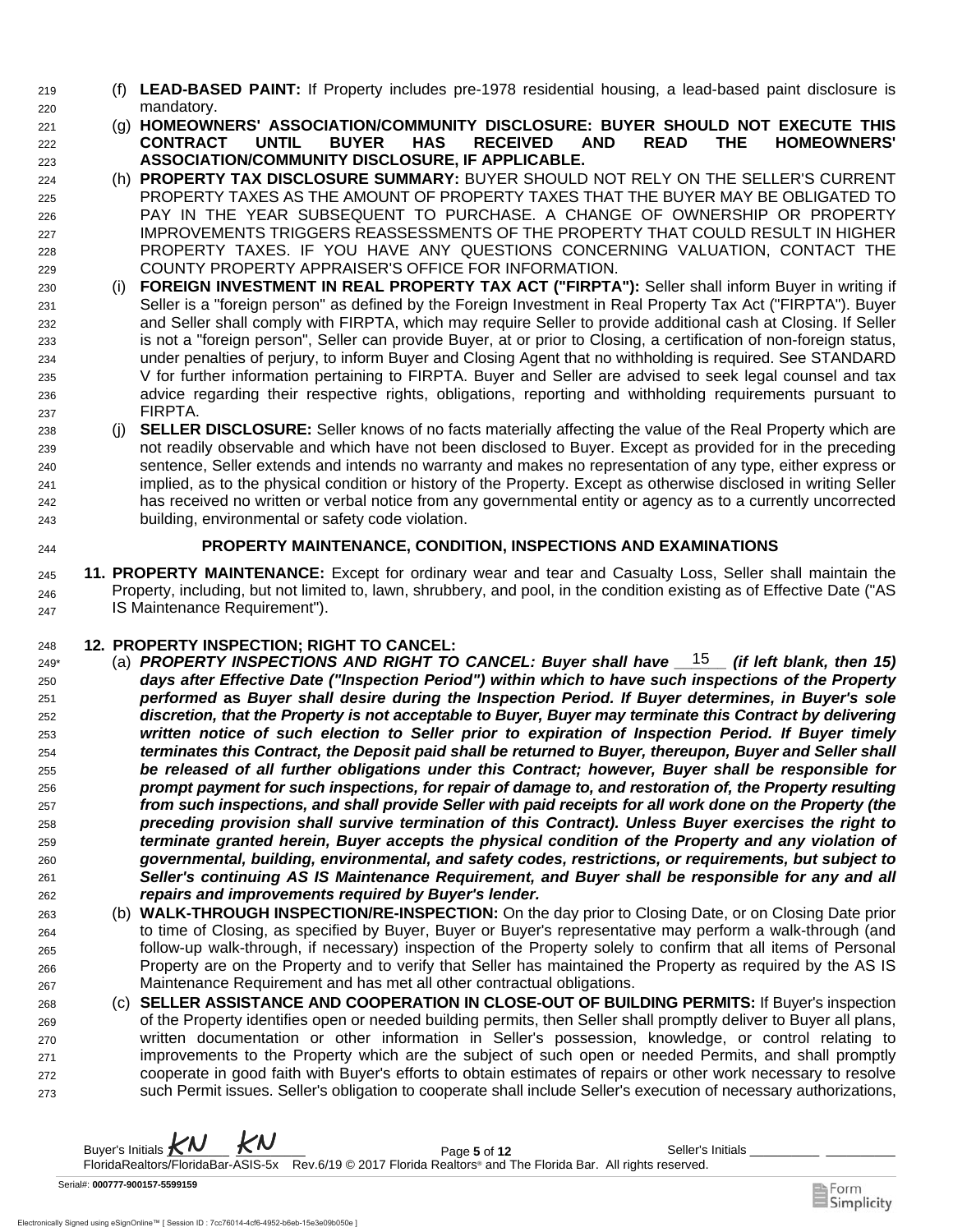- consents, or other documents necessary for Buyer to conduct inspections and have estimates of such repairs or work prepared, but in fulfilling such obligation, Seller shall not be required to expend, or become obligated to expend, any money. 274 275 276
- (d) **ASSIGNMENT OF REPAIR AND TREATMENT CONTRACTS AND WARRANTIES:** At Buyer's option and cost, Seller will, at Closing, assign all assignable repair, treatment and maintenance contracts and warranties to Buyer. 277 278 279

### <sup>280</sup> **ESCROW AGENT AND BROKER**

- **13. ESCROW AGENT:** Any Closing Agent or Escrow Agent (collectively "Agent") receiving the Deposit, other funds and other items is authorized, and agrees by acceptance of them, to deposit them promptly, hold same in escrow within the State of Florida and, subject to **COLLECTION**, disburse them in accordance with terms and conditions of this Contract. Failure of funds to become **COLLECTED** shall not excuse Buyer's performance. When conflicting demands for the Deposit are received, or Agent has a good faith doubt as to entitlement to the Deposit, Agent may take such actions permitted by this Paragraph 13, as Agent deems advisable. If in doubt as to Agent's duties or liabilities under this Contract, Agent may, at Agent's option, continue to hold the subject matter of the escrow until the parties agree to its disbursement or until a final judgment of a court of competent jurisdiction shall determine the rights of the parties, or Agent may deposit same with the clerk of the circuit court having jurisdiction of the dispute. An attorney who represents a party and also acts as Agent may represent such party in such action. Upon notifying all parties concerned of such action, all liability on the part of Agent shall fully terminate, except to the extent of accounting for any items previously delivered out of escrow. If a licensed real estate broker, Agent will comply with provisions of Chapter 475, F.S., as amended and FREC rules to timely resolve escrow disputes through mediation, arbitration, interpleader or an escrow disbursement order. 281 282 283 284 285 286 287 288 289 290 291 292 293 294
- In any proceeding between Buyer and Seller wherein Agent is made a party because of acting as Agent hereunder, or in any proceeding where Agent interpleads the subject matter of the escrow, Agent shall recover reasonable attorney's fees and costs incurred, to be paid pursuant to court order out of the escrowed funds or equivalent. Agent shall not be liable to any party or person for mis-delivery of any escrowed items, unless such mis-delivery is due to Agent's willful breach of this Contract or Agent's gross negligence. This Paragraph 13 shall survive Closing or termination of this Contract. 295 296 297 298 299 300
- **14. PROFESSIONAL ADVICE; BROKER LIABILITY:** Broker advises Buyer and Seller to verify Property condition, square footage, and all other facts and representations made pursuant to this Contract and to consult appropriate professionals for legal, tax, environmental, and other specialized advice concerning matters affecting the Property and the transaction contemplated by this Contract. Broker represents to Buyer that Broker does not reside on the Property and that all representations (oral, written or otherwise) by Broker are based on Seller representations or public records. **BUYER AGREES TO RELY SOLELY ON SELLER, PROFESSIONAL INSPECTORS AND GOVERNMENTAL AGENCIES FOR VERIFICATION OF PROPERTY CONDITION, SQUARE FOOTAGE AND FACTS THAT MATERIALLY AFFECT PROPERTY VALUE AND NOT ON THE REPRESENTATIONS (ORAL, WRITTEN OR OTHERWISE) OF BROKER.** Buyer and Seller (individually, the "Indemnifying Party") each individually indemnifies, holds harmless, and releases Broker and Broker's officers, directors, agents and employees from all liability for loss or damage, including all costs and expenses, and reasonable attorney's fees at all levels, suffered or incurred by Broker and Broker's officers, directors, agents and employees in connection with or arising from claims, demands or causes of action instituted by Buyer or Seller based on: (i) inaccuracy of information provided by the Indemnifying Party or from public records; (ii) Indemnifying Party's misstatement(s) or failure to perform contractual obligations; (iii) Broker's performance, at Indemnifying Party's request, of any task beyond the scope of services regulated by Chapter 475, F.S., as amended, including Broker's referral, recommendation or retention of any vendor for, or on behalf of, Indemnifying Party; (iv) products or services provided by any such vendor for, or on behalf of, Indemnifying Party; and (v) expenses incurred by any such vendor. Buyer and Seller each assumes full responsibility for selecting and compensating their respective vendors and paying their other costs under this Contract whether or not this transaction closes. This Paragraph 14 will not relieve Broker of statutory obligations under Chapter 475, F.S., as amended. For purposes of this Paragraph 14, Broker will be treated as a party to this Contract. This Paragraph 14 shall survive Closing or termination of this Contract. 301 302 303 304 305 306 307 308 309 310 311 312 313 314 315 316 317 318 319 320 321 322

#### <sup>323</sup> **DEFAULT AND DISPUTE RESOLUTION**

#### <sup>324</sup> **15. .DEFAULT:**

(a) **BUYER DEFAULT:** If Buyer fails, neglects or refuses to perform Buyer's obligations under this Contract, including payment of the Deposit, within the time(s) specified, Seller may elect to recover and retain the Deposit for the account of Seller as agreed upon liquidated damages, consideration for execution of this Contract, and in full settlement of any claims, whereupon Buyer and Seller shall be relieved from all further obligations under 325 326 327 328

Buyer's Initials  $\overline{KN}$   $\overline{KN}$  $\frac{1}{N}$  KN

Page **6** of **12**

Seller's Initials FloridaRealtors/FloridaBar-ASIS-5x Rev.6/19 © 2017 Florida Realtors® and The Florida Bar. All rights reserved.

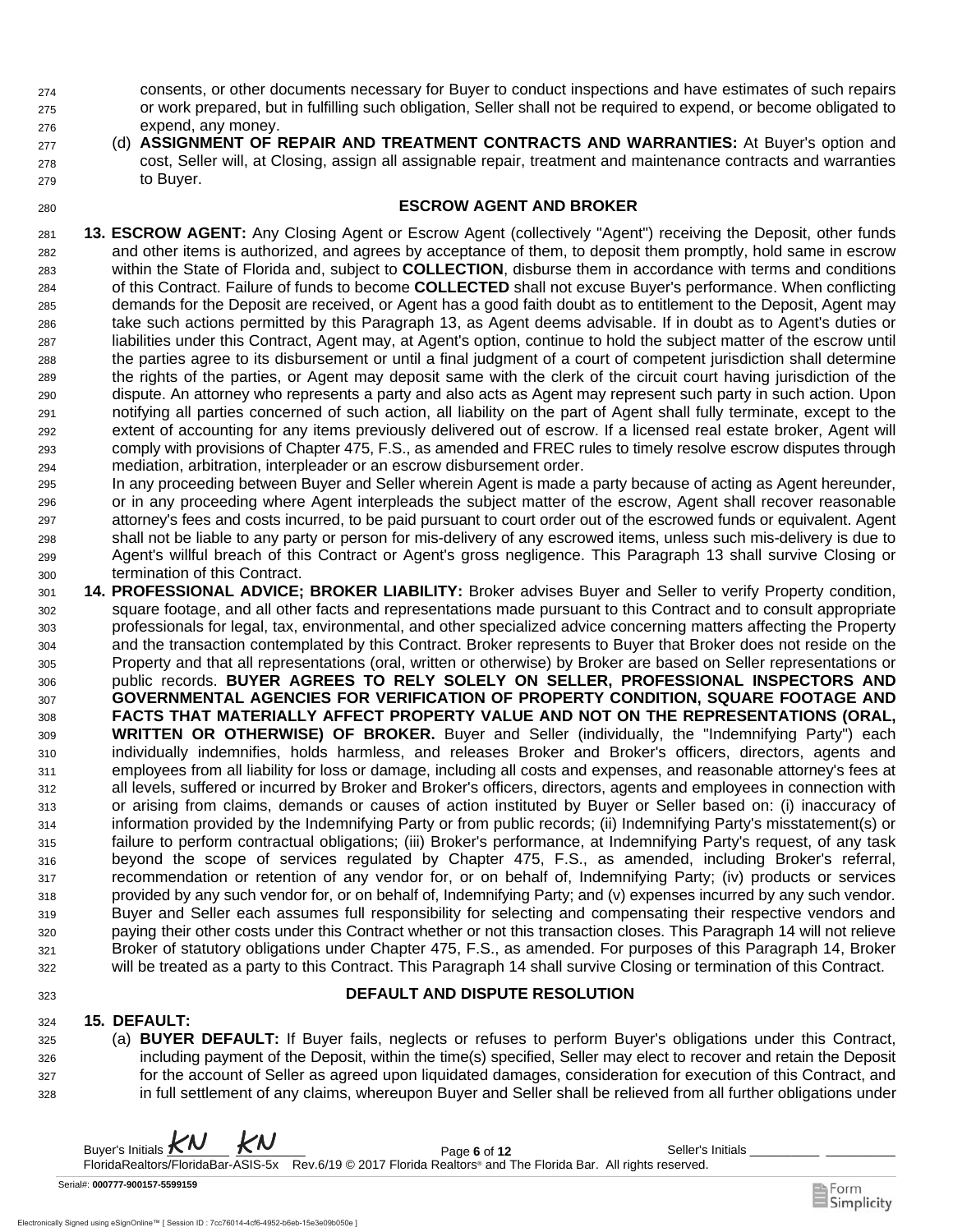this Contract, or Seller, at Seller's option, may, pursuant to Paragraph 16, proceed in equity to enforce Seller's rights under this Contract. The portion of the Deposit, if any, paid to Listing Broker upon default by Buyer, shall be split equally between Listing Broker and Cooperating Broker; provided however, Cooperating Broker's share shall not be greater than the commission amount Listing Broker had agreed to pay to Cooperating Broker. 329 330 331 332

(b) **SELLER DEFAULT:** If for any reason other than failure of Seller to make Seller's title marketable after reasonable diligent effort, Seller fails, neglects or refuses to perform Seller's obligations under this Contract, Buyer may elect to receive return of Buyer's Deposit without thereby waiving any action for damages resulting from Seller's breach, and, pursuant to Paragraph 16, may seek to recover such damages or seek specific performance. 333 334 335 336 337

<sup>338</sup> This Paragraph 15 shall survive Closing or termination of this Contract.

- **16. DISPUTE RESOLUTION:** Unresolved controversies, claims and other matters in question between Buyer and Seller arising out of, or relating to, this Contract or its breach, enforcement or interpretation ("Dispute") will be settled as follows: 339 340 341
- (a) Buyer and Seller will have 10 days after the date conflicting demands for the Deposit are made to attempt to resolve such Dispute, failing which, Buyer and Seller shall submit such Dispute to mediation under Paragraph 16(b). 342 343 344
- (b) Buyer and Seller shall attempt to settle Disputes in an amicable manner through mediation pursuant to Florida Rules for Certified and Court-Appointed Mediators and Chapter 44, F.S., as amended (the "Mediation Rules"). The mediator must be certified or must have experience in the real estate industry. Injunctive relief may be sought without first complying with this Paragraph 16(b). Disputes not settled pursuant to this Paragraph 16 may be resolved by instituting action in the appropriate court having jurisdiction of the matter. This Paragraph 16 shall survive Closing or termination of this Contract. 345 346 347 348 349 350
- **17. ATTORNEY'S FEES; COSTS:** The parties will split equally any mediation fee incurred in any mediation permitted by this Contract, and each party will pay their own costs, expenses and fees, including attorney's fees, incurred in conducting the mediation. In any litigation permitted by this Contract, the prevailing party shall be entitled to recover from the non-prevailing party costs and fees, including reasonable attorney's fees, incurred in conducting the litigation. This Paragraph 17 shall survive Closing or termination of this Contract. 351 352 353 354 355

## <sup>356</sup> **STANDARDS FOR REAL ESTATE TRANSACTIONS ("STANDARDS")**

### <sup>357</sup> **18. STANDARDS:**

#### <sup>358</sup> **A. TITLE:**

(i) **TITLE EVIDENCE; RESTRICTIONS; EASEMENTS; LIMITATIONS:** Within the time period provided in Paragraph 9(c), the Title Commitment, with legible copies of instruments listed as exceptions attached thereto, shall be issued and delivered to Buyer. The Title Commitment shall set forth those matters to be discharged by Seller at or before Closing and shall provide that, upon recording of the deed to Buyer, an owner's policy of title insurance in the amount of the Purchase Price, shall be issued to Buyer insuring Buyer's marketable title to the Real Property, subject only to the following matters: (a) comprehensive land use plans, zoning, and other land use restrictions, prohibitions and requirements imposed by governmental authority; (b) restrictions and matters appearing on the Plat or otherwise common to the subdivision; (c) outstanding oil, gas and mineral rights of record without right of entry; (d) unplatted public utility easements of record (located contiguous to real property lines and not more than 10 feet in width as to rear or front lines and 7 1/2 feet in width as to side lines); (e) taxes for year of Closing and subsequent years; and (f) assumed mortgages and purchase money mortgages, if any (if additional items, attach addendum); provided, that, none prevent use of Property for **RESIDENTIAL PURPOSES**. If there exists at Closing any violation of items identified in  $(b) - (f)$  above, then the same shall be deemed a title defect. Marketable title shall be determined according to applicable Title Standards adopted by authority of The Florida Bar and in accordance with law. 359 360 361 362 363 364 365 366 367 368 369 370 371 372 373

(ii) **TITLE EXAMINATION:** Buyer shall have 5 days after receipt of Title Commitment to examine it and notify Seller in writing specifying defect(s), if any, that render title unmarketable. If Seller provides Title Commitment and it is delivered to Buyer less than 5 days prior to Closing Date, Buyer may extend Closing for up to 5 days after date of receipt to examine same in accordance with this STANDARD A. Seller shall have 30 days ("Cure Period") after receipt of Buyer's notice to take reasonable diligent efforts to remove defects. If Buyer fails to so notify Seller, Buyer shall be deemed to have accepted title as it then is. If Seller cures defects within Cure Period, Seller will deliver written notice to Buyer (with proof of cure acceptable to Buyer and Buyer's attorney) and the parties will close this Contract on Closing Date (or if Closing Date has passed, within 10 days after Buyer's receipt of Seller's notice). If Seller is unable to cure defects within Cure Period, then Buyer may, within 5 days after expiration of Cure Period, 374 375 376 377 378 379 380 381 382

Buyer's Initials  $\cancel{KN}$   $\cancel{KN}$  $\frac{1}{N}$  KN

Rev.6/19 © 2017 Florida Realtors® and The Florida Bar. All rights reserved. Page **7** of **12**

Serial#: **000777-900157-5599159**



Seller's Initials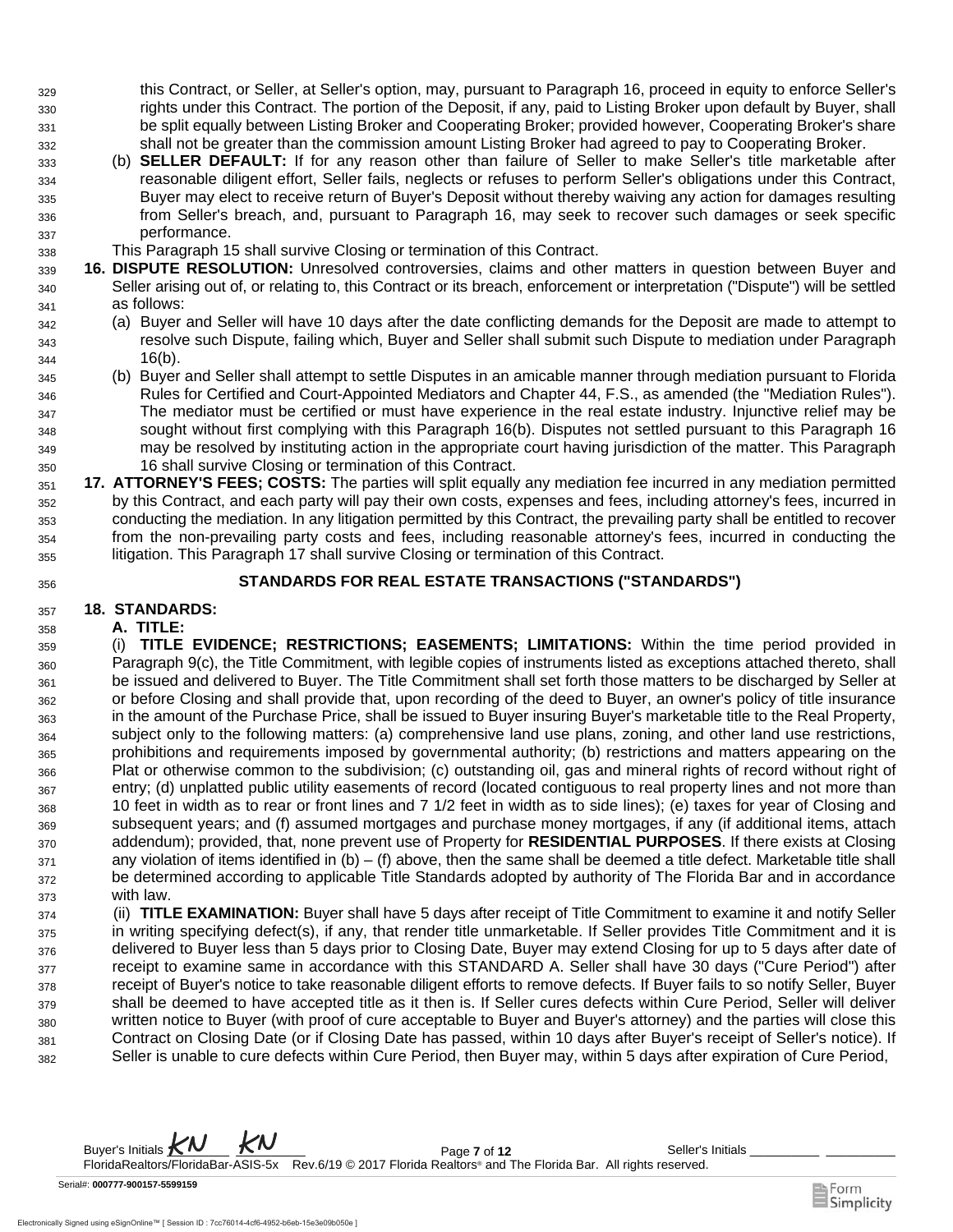deliver written notice to Seller: (a) extending Cure Period for a specified period not to exceed 120 days within which Seller shall continue to use reasonable diligent effort to remove or cure the defects ("Extended Cure Period"); or (b) electing to accept title with existing defects and close this Contract on Closing Date (or if Closing Date has passed, within the earlier of 10 days after end of Extended Cure Period or Buyer's receipt of Seller's notice), or (c) electing to terminate this Contract and receive a refund of the Deposit, thereby releasing Buyer and Seller from all further obligations under this Contract. If after reasonable diligent effort, Seller is unable to timely cure defects, and Buyer does not waive the defects, this Contract shall terminate, and Buyer shall receive a refund of the Deposit, thereby releasing Buyer and Seller from all further obligations under this Contract. 383 384 385 386 387 388 389 390

**B. SURVEY:** If Survey discloses encroachments on the Real Property or that improvements located thereon encroach on setback lines, easements, or lands of others, or violate any restrictions, covenants, or applicable governmental regulations described in STANDARD A (i)(a), (b) or (d) above, Buyer shall deliver written notice of such matters, together with a copy of Survey, to Seller within 5 days after Buyer's receipt of Survey, but no later than Closing. If Buyer timely delivers such notice and Survey to Seller, such matters identified in the notice and Survey shall constitute a title defect, subject to cure obligations of STANDARD A above. If Seller has delivered a prior survey, Seller shall, at Buyer's request, execute an affidavit of "no change" to the Real Property since the preparation of such prior survey, to the extent the affirmations therein are true and correct. 391 392 393 394 395 396 397 398

**C. INGRESS AND EGRESS:** Seller represents that there is ingress and egress to the Real Property and title to the Real Property is insurable in accordance with STANDARD A without exception for lack of legal right of access. 399 400 **D. LEASE INFORMATION:** Seller shall, at least 10 days prior to Closing, furnish to Buyer estoppel letters from tenant(s)/occupant(s) specifying nature and duration of occupancy, rental rates, advanced rent and security deposits paid by tenant(s) or occupant(s)("Estoppel Letter(s)"). If Seller is unable to obtain such Estoppel Letter(s) the same information shall be furnished by Seller to Buyer within that time period in the form of a Seller's affidavit and Buyer may thereafter contact tenant(s) or occupant(s) to confirm such information. If Estoppel Letter(s) or Seller's affidavit, if any, differ materially from Seller's representations and lease(s) provided pursuant to Paragraph 6, or if tenant(s)/occupant(s) fail or refuse to confirm Seller's affidavit, Buyer may deliver written notice to Seller within 5 days after receipt of such information, but no later than 5 days prior to Closing Date, terminating this Contract and receive a refund of the Deposit, thereby releasing Buyer and Seller from all further obligations under this Contract. Seller shall, at Closing, deliver and assign all leases to Buyer who shall assume Seller's obligations thereunder. 401 402 403 404 405 406 407 408 409 410 411

**E. LIENS:** Seller shall furnish to Buyer at Closing an affidavit attesting (i) to the absence of any financing statement, claims of lien or potential lienors known to Seller and (ii) that there have been no improvements or repairs to the Real Property for 90 days immediately preceding Closing Date. If the Real Property has been improved or repaired within that time, Seller shall deliver releases or waivers of construction liens executed by all general contractors, subcontractors, suppliers and materialmen in addition to Seller's lien affidavit setting forth names of all such general contractors, subcontractors, suppliers and materialmen, further affirming that all charges for improvements or repairs which could serve as a basis for a construction lien or a claim for damages have been paid or will be paid at Closing. 412 413 414 415 416 417 418 419

**F. TIME:** Calendar days shall be used in computing time periods. **Time is of the essence in this Contract.** Other than time for acceptance and Effective Date as set forth in Paragraph 3, any time periods provided for or dates specified in this Contract, whether preprinted, handwritten, typewritten or inserted herein, which shall end or occur on a Saturday, Sunday, or a national legal holiday (see 5 U.S.C. 6103) shall extend to 5:00 p.m. (where the Property is located) of the next business day. 420 421 422 423 424

**G. FORCE MAJEURE:** Buyer or Seller shall not be required to perform any obligation under this Contract or be liable to each other for damages so long as performance or non-performance of the obligation, or the availability of services, insurance or required approvals essential to Closing, is disrupted, delayed, caused or prevented by Force Majeure. "Force Majeure" means: hurricanes, floods, extreme weather, earthquakes, fire, or other acts of God, unusual transportation delays, or wars, insurrections, or acts of terrorism, which, by exercise of reasonable diligent effort, the non-performing party is unable in whole or in part to prevent or overcome. All time periods, including Closing Date, will be extended a reasonable time up to 7 days after the Force Majeure no longer prevents performance under this Contract, provided, however, if such Force Majeure continues to prevent performance under this Contract more than 30 days beyond Closing Date, then either party may terminate this Contract by delivering written notice to the other and the Deposit shall be refunded to Buyer, thereby releasing Buyer and Seller from all further obligations under this Contract. 425 426 427 428 429 430 431 432 433 434 435

**H. CONVEYANCE:** Seller shall convey marketable title to the Real Property by statutory warranty, trustee's, personal representative's, or guardian's deed, as appropriate to the status of Seller, subject only to matters described in STANDARD A and those accepted by Buyer. Personal Property shall, at request of Buyer, be 436 437 438

Buyer's Initials  $\overline{K\mathcal{N}}$   $\overline{K\mathcal{N}}$  $\cal{K}N$ 

Page **8** of **12**

Seller's Initials FloridaRealtors/FloridaBar-ASIS-5x Rev.6/19 © 2017 Florida Realtors® and The Florida Bar. All rights reserved.

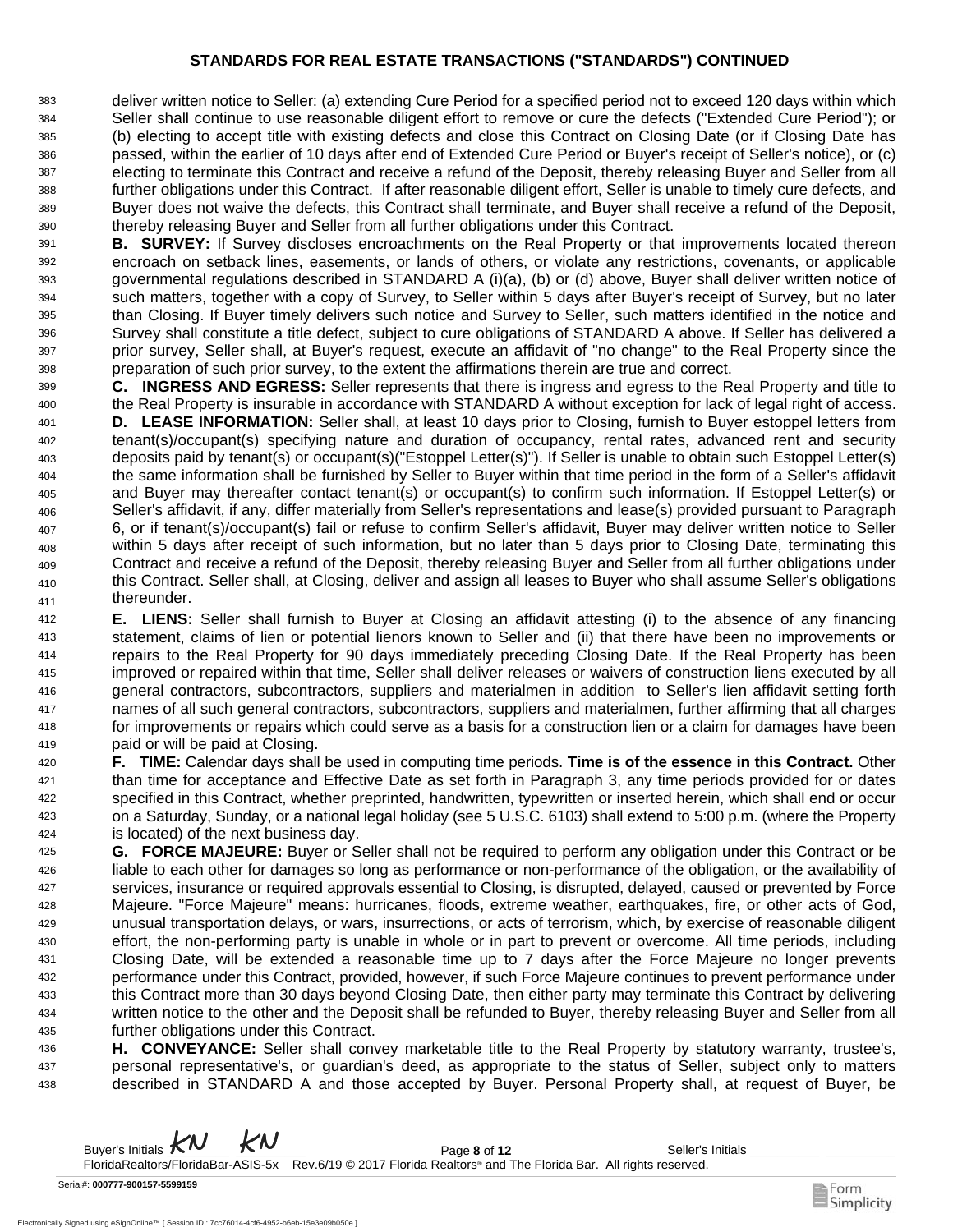transferred by absolute bill of sale with warranty of title, subject only to such matters as may be provided for in this Contract. 439 440

### <sup>441</sup> **I. CLOSING LOCATION; DOCUMENTS; AND PROCEDURE:**

(i) **LOCATION:** Closing will be conducted by the attorney or other closing agent ("Closing Agent") designated by the party paying for the owner's policy of title insurance and will take place in the county where the Real Property is located at the office of the Closing Agent, or at such other location agreed to by the parties. If there is no title insurance, Seller will designate Closing Agent. Closing may be conducted by mail, overnight courier, or electronic means. 442 443 444 445 446

(ii) **CLOSING DOCUMENTS:** Seller shall at or prior to Closing, execute and deliver, as applicable, deed, bill of sale, certificate(s) of title or other documents necessary to transfer title to the Property, construction lien affidavit(s), owner's possession and no lien affidavit(s), and assignment(s) of leases. Seller shall provide Buyer with paid receipts for all work done on the Property pursuant to this Contract. Buyer shall furnish and pay for, as applicable, the survey, flood elevation certification, and documents required by Buyer's lender. 447 448 449 450 451

- (iii) **FinCEN GTO NOTICE**. **If Closing Agent is required to comply with the U.S. Treasury Department's Financial Crimes Enforcement Network ("FinCEN") Geographic Targeting Orders ("GTOs"), then Buyer shall provide Closing Agent with the information related to Buyer and the transaction contemplated by this Contract that is required to complete IRS Form 8300, and Buyer consents to Closing Agent's collection and report of said information to IRS.** 452 453 454 455 456
- (iv) **PROCEDURE:** The deed shall be recorded upon **COLLECTION** of all closing funds. If the Title Commitment provides insurance against adverse matters pursuant to Section 627.7841, F.S., as amended, the escrow closing procedure required by STANDARD J shall be waived, and Closing Agent shall, **subject to COLLECTION of all closing funds**, disburse at Closing the brokerage fees to Broker and the net sale proceeds to Seller. 457 458 459 460
- 461 462 463 464 465 466 467 468 469 470 471 **J. ESCROW CLOSING PROCEDURE:** If Title Commitment issued pursuant to Paragraph 9(c) does not provide for insurance against adverse matters as permitted under Section 627.7841, F.S., as amended, the following escrow and closing procedures shall apply: (1) all Closing proceeds shall be held in escrow by the Closing Agent for a period of not more than 10 days after Closing; (2) if Seller's title is rendered unmarketable, through no fault of Buyer, Buyer shall, within the 10 day period, notify Seller in writing of the defect and Seller shall have 30 days from date of receipt of such notification to cure the defect; (3) if Seller fails to timely cure the defect, the Deposit and all Closing funds paid by Buyer shall, within 5 days after written demand by Buyer, be refunded to Buyer and, simultaneously with such repayment, Buyer shall return the Personal Property, vacate the Real Property and reconvey the Property to Seller by special warranty deed and bill of sale; and (4) if Buyer fails to make timely demand for refund of the Deposit, Buyer shall take title as is, waiving all rights against Seller as to any intervening defect except as may be available to Buyer by virtue of warranties contained in the deed or bill of sale.
- **K. PRORATIONS; CREDITS:** The following recurring items will be made current (if applicable) and prorated as of the day prior to Closing Date, or date of occupancy if occupancy occurs before Closing Date: real estate taxes (including special benefit tax assessments imposed by a CDD), interest, bonds, association fees, insurance, rents and other expenses of Property. Buyer shall have option of taking over existing policies of insurance, if assumable, in which event premiums shall be prorated. Cash at Closing shall be increased or decreased as may be required by prorations to be made through day prior to Closing. Advance rent and security deposits, if any, will be credited to Buyer. Escrow deposits held by Seller's mortgagee will be paid to Seller. Taxes shall be prorated based on current year's tax. If Closing occurs on a date when current year's millage is not fixed but current year's assessment is available, taxes will be prorated based upon such assessment and prior year's millage. If current year's assessment is not available, then taxes will be prorated on prior year's tax. If there are completed improvements on the Real Property by January 1st of year of Closing, which improvements were not in existence on January 1st of prior year, then taxes shall be prorated based upon prior year's millage and at an equitable assessment to be agreed upon between the parties, failing which, request shall be made to the County Property Appraiser for an informal assessment taking into account available exemptions. In all cases, due allowance shall be made for the maximum allowable discounts and applicable homestead and other exemptions. A tax proration based on an estimate shall, at either party's request, be readjusted upon receipt of current year's tax bill. This STANDARD K shall survive Closing. 472 473 474 475 476 477 478 479 480 481 482 483 484 485 486 487 488

**L. ACCESS TO PROPERTY TO CONDUCT APPRAISALS, INSPECTIONS, AND WALK-THROUGH:** Seller shall, upon reasonable notice, provide utilities service and access to Property for appraisals and inspections, including a walk-through (or follow-up walk-through if necessary) prior to Closing. 489 490 491

**M. RISK OF LOSS:** If, after Effective Date, but before Closing, Property is damaged by fire or other casualty ("Casualty Loss") and cost of restoration (which shall include cost of pruning or removing damaged trees) does not exceed 1.5% of Purchase Price, cost of restoration shall be an obligation of Seller and Closing shall proceed pursuant to terms of this Contract. If restoration is not completed as of Closing, a sum equal to 125% of estimated 492 493 494 495

Buyer's Initials  $\cancel{KN}$   $\cancel{KN}$  $\frac{1}{N}$  KN

Page **9** of **12**



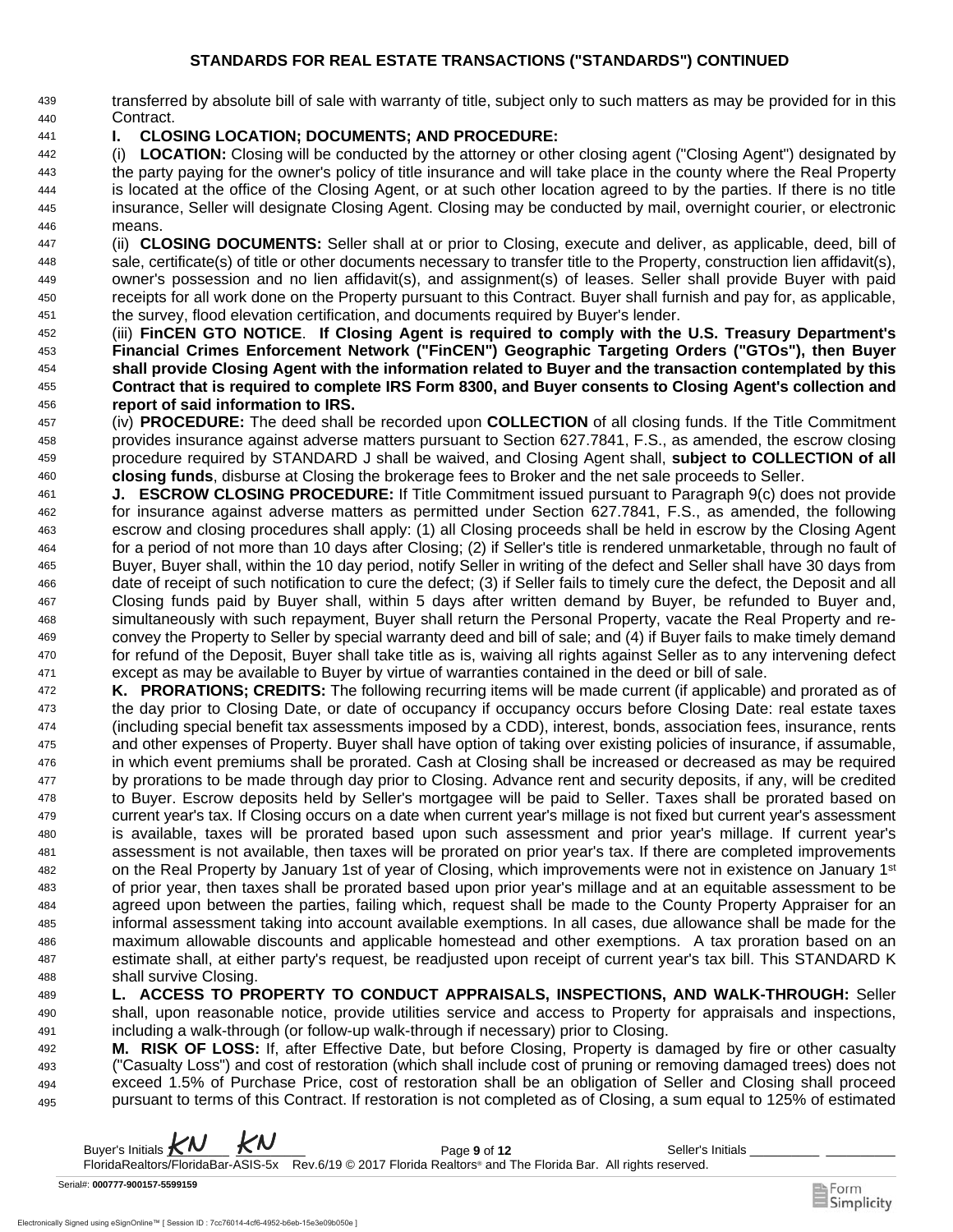cost to complete restoration (not to exceed 1.5% of Purchase Price) will be escrowed at Closing. If actual cost of restoration exceeds escrowed amount, Seller shall pay such actual costs (but, not in excess of 1.5% of Purchase Price). Any unused portion of escrowed amount shall be returned to Seller. If cost of restoration exceeds 1.5% of Purchase Price, Buyer shall elect to either take Property "as is" together with the 1.5%, or receive a refund of the Deposit thereby releasing Buyer and Seller from all further obligations under this Contract. Seller's sole obligation with respect to tree damage by casualty or other natural occurrence shall be cost of pruning or removal. 496 497 498 499 500 501

**N. 1031 EXCHANGE:** If either Seller or Buyer wish to enter into a like-kind exchange (either simultaneously with Closing or deferred) under Section 1031 of the Internal Revenue Code ("Exchange"), the other party shall cooperate in all reasonable respects to effectuate the Exchange, including execution of documents; provided, however, cooperating party shall incur no liability or expense related to the Exchange, and Closing shall not be contingent upon, nor extended or delayed by, such Exchange. 502 503 504 505 506

**O. CONTRACT NOT RECORDABLE; PERSONS BOUND; NOTICE; DELIVERY; COPIES; CONTRACT EXECUTION:** Neither this Contract nor any notice of it shall be recorded in any public records. This Contract shall be binding on, and inure to the benefit of, the parties and their respective heirs or successors in interest. Whenever the context permits, singular shall include plural and one gender shall include all. Notice and delivery given by or to the attorney or broker (including such broker's real estate licensee) representing any party shall be as effective as if given by or to that party. All notices must be in writing and may be made by mail, personal delivery or electronic (including "pdf") media. A facsimile or electronic (including "pdf") copy of this Contract and any signatures hereon shall be considered for all purposes as an original. This Contract may be executed by use of electronic signatures, as determined by Florida's Electronic Signature Act and other applicable laws. 507 508 509 510 511 512 513 514 515

**P. INTEGRATION; MODIFICATION:** This Contract contains the full and complete understanding and agreement of Buyer and Seller with respect to the transaction contemplated by this Contract and no prior agreements or representations shall be binding upon Buyer or Seller unless included in this Contract. No modification to or change in this Contract shall be valid or binding upon Buyer or Seller unless in writing and executed by the parties intended to be bound by it. 516 517 518 519 520

**Q. WAIVER:** Failure of Buyer or Seller to insist on compliance with, or strict performance of, any provision of this Contract, or to take advantage of any right under this Contract, shall not constitute a waiver of other provisions or rights. 521 522 523

**R. RIDERS; ADDENDA; TYPEWRITTEN OR HANDWRITTEN PROVISIONS:** Riders, addenda, and typewritten or handwritten provisions shall control all printed provisions of this Contract in conflict with them. 524 525

**S. COLLECTION or COLLECTED: "COLLECTION" or "COLLECTED" means any checks tendered or received, including Deposits, have become actually and finally collected and deposited in the account of Escrow Agent or Closing Agent. Closing and disbursement of funds and delivery of closing documents may be delayed by Closing Agent until such amounts have been COLLECTED in Closing Agent's accounts.** 526 527 528 529 <sup>530</sup> **T. RESERVED.**

**U. APPLICABLE LAW AND VENUE:** This Contract shall be construed in accordance with the laws of the State of Florida and venue for resolution of all disputes, whether by mediation, arbitration or litigation, shall lie in the county where the Real Property is located. 531 532 533

**V. FIRPTA TAX WITHHOLDING:** If a seller of U.S. real property is a "foreign person" as defined by FIRPTA, Section 1445 of the Internal Revenue Code ("Code") requires the buyer of the real property to withhold up to 15% of the amount realized by the seller on the transfer and remit the withheld amount to the Internal Revenue Service (IRS) unless an exemption to the required withholding applies or the seller has obtained a Withholding Certificate from the IRS authorizing a reduced amount of withholding. 534 535 536 537 538

- (i) No withholding is required under Section 1445 of the Code if the Seller is not a "foreign person". Seller can provide proof of non-foreign status to Buyer by delivery of written certification signed under penalties of perjury, stating that Seller is not a foreign person and containing Seller's name, U.S. taxpayer identification number and home address (or office address, in the case of an entity), as provided for in 26 CFR 1.1445-2(b). Otherwise, Buyer shall withhold the applicable percentage of the amount realized by Seller on the transfer and timely remit said funds to the IRS. 539 540 541 542 543 544
- (ii) If Seller is a foreign person and has received a Withholding Certificate from the IRS which provides for reduced or eliminated withholding in this transaction and provides same to Buyer by Closing, then Buyer shall withhold the reduced sum required, if any, and timely remit said funds to the IRS. 545 546 547

(iii) If prior to Closing Seller has submitted a completed application to the IRS for a Withholding Certificate and has provided to Buyer the notice required by 26 CFR 1.1445-1(c) (2)(i)(B) but no Withholding Certificate has been received as of Closing, Buyer shall, at Closing, withhold the applicable percentage of the amount realized by Seller on the transfer and, at Buyer's option, either (a) timely remit the withheld funds to the IRS or (b) place the funds in escrow, at Seller's expense, with an escrow agent selected by Buyer and pursuant to terms negotiated by the 548 549 550 551 552

Buyer's Initials  $\overline{KN}$   $\overline{KN}$ FloridaRealtors/FloridaBar-ASIS-5x  $\kappa\omega$ 

Rev.6/19 © 2017 Florida Realtors® and The Florida Bar. All rights reserved. Page **10** of **12**



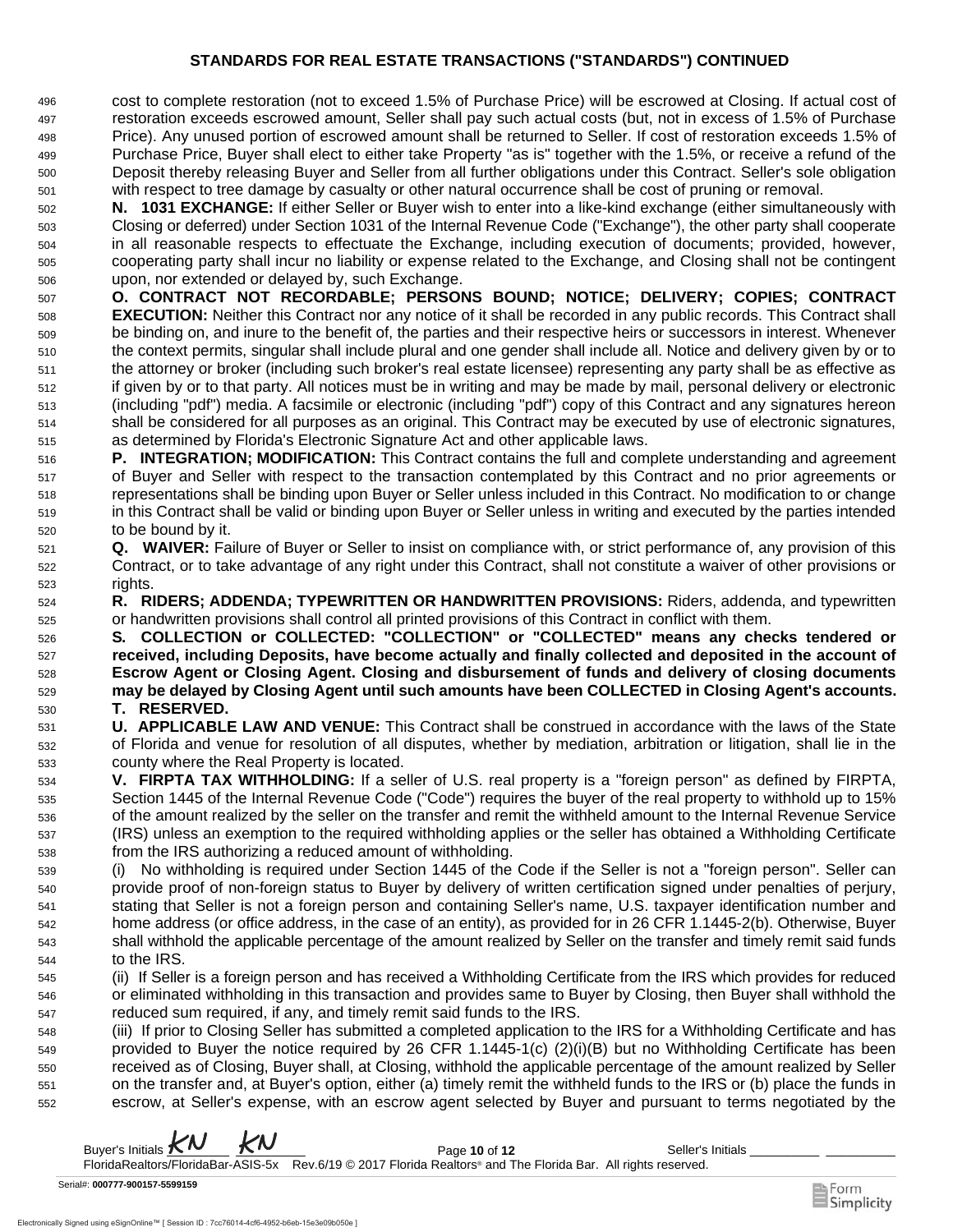- parties, to be subsequently disbursed in accordance with the Withholding Certificate issued by the IRS or remitted directly to the IRS if the Seller's application is rejected or upon terms set forth in the escrow agreement. 553 554
- (iv) In the event the net proceeds due Seller are not sufficient to meet the withholding requirement(s) in this transaction, Seller shall deliver to Buyer, at Closing, the additional COLLECTED funds necessary to satisfy the applicable requirement and thereafter Buyer shall timely remit said funds to the IRS or escrow the funds for disbursement in accordance with the final determination of the IRS, as applicable. 555 556 557 558
- (v) Upon remitting funds to the IRS pursuant to this STANDARD, Buyer shall provide Seller copies of IRS Forms 8288 and 8288-A, as filed. 559 560

#### <sup>561</sup> **W. RESERVED**

**X. BUYER WAIVER OF CLAIMS:** *To the extent permitted by law, Buyer waives any claims against Seller and against any real estate licensee involved in the negotiation of this Contract for any damage or defects pertaining to the physical condition of the Property that may exist at Closing of this Contract and be subsequently discovered by the Buyer or anyone claiming* **by, through, under or against the Buyer.** *This provision does not relieve Seller's obligation to comply with Paragraph 10(j). This Standard X shall survive Closing.* 562 563 564 565 566 567

#### <sup>568</sup> **ADDENDA AND ADDITIONAL TERMS**

- **19. ADDENDA:** The following additional terms are included in the attached addenda or riders and incorporated into this Contract (**Check if applicable**): 569\* 570
	- A. Condominium Rider B. Homeowners' Assn. C. Seller Financing D. Mortgage Assumption E. FHA/VA Financing F. Appraisal Contingency G. Short Sale H. Homeowners/Flood Ins. I. K. RESERVED Line RESERVED
		- J. Interest-Bearing Acct.
- L. RESERVED
- M. Defective Drywall
- N. Coastal Construction Control
- O. Insulation Disclosure
- P. Lead Paint Disclosure (Pre-1978)
- Q. Housing for Older Persons
- R. Rezoning
- S. Lease Purchase/ Lease Option
- T. U. Post-Closing Occupancy V. Sale of Buyer's Property W. Back-up Contract X. Kick-out Clause Y. Seller's Attorney Approval Z. Buyer's Attorney Approval AA. BB. CC. Pre-Closing Occupancy Licensee Property Interest Binding Arbitration Other:\_\_\_\_\_\_\_\_\_\_\_\_\_\_\_\_\_\_\_\_\_\_\_\_\_ \_\_\_\_\_\_\_\_\_\_\_\_\_\_\_\_\_\_\_\_ \_\_\_\_\_\_\_\_\_\_\_\_\_\_\_\_\_\_\_\_ Miami-Dade County Special Taxing District **Disclosure**

| $571*$ |                                                                                                                                                            |
|--------|------------------------------------------------------------------------------------------------------------------------------------------------------------|
| 572    |                                                                                                                                                            |
| 573    |                                                                                                                                                            |
| 574    |                                                                                                                                                            |
| 575    |                                                                                                                                                            |
| 576    |                                                                                                                                                            |
| 577    |                                                                                                                                                            |
| 578    |                                                                                                                                                            |
| 579    |                                                                                                                                                            |
| 580    |                                                                                                                                                            |
| 581    |                                                                                                                                                            |
| 582    |                                                                                                                                                            |
| 583    |                                                                                                                                                            |
| 584    |                                                                                                                                                            |
| 585    |                                                                                                                                                            |
| 586    |                                                                                                                                                            |
| 587    |                                                                                                                                                            |
| 588    | <b>COUNTER-OFFER/REJECTION</b>                                                                                                                             |
| 589*   | Seller counters Buyer's offer (to accept the counter-offer, Buyer must sign or initial the counter-offered terms and                                       |
| 590    | deliver a copy of the acceptance to Seller).                                                                                                               |
| 591*   | $\Box$ Seller rejects Buyer's offer.                                                                                                                       |
|        | Buyer's Initials $K\!N$<br>Page 11 of 12<br>FloridaRealtors/FloridaBar-ASIS-5x Rev.6/19 © 2017 Florida Realtors® and The Florida Bar. All rights reserved. |

Serial#: **000777-900157-5599159**